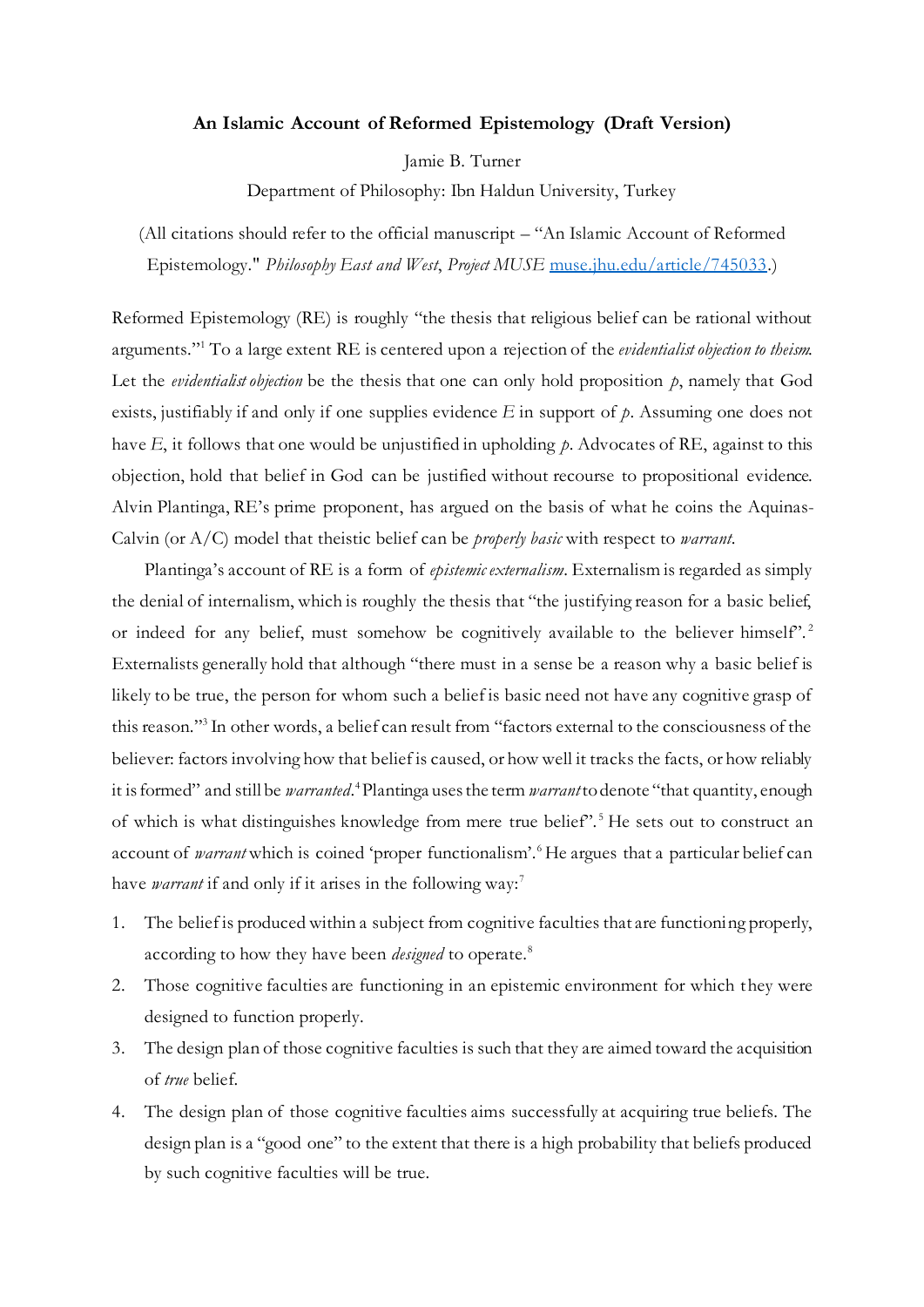Therefore, only a belief produced by cognitive faculties that are functioning properly, successfully aimed at truth, and in conjunction with epistemic environments that allow this to be brought about can be a beliefthat possesses *warrant*. In accordance with these conditions, Plantinga argues that 'basic beliefs' such as perceptual, memory based, or *a priori* beliefs can be *warranted*  without propositional evidence*.* Plantinga refers to these beliefs as *properly basic*, and he thinks that theistic belief, like perceptual or memory based beliefs, can also be *properly basic* with respect to *warrant*. In *Warranted Christian Belief*, Plantinga proposes this thesis by building on the ideas of proper functionalism and basicality through the construction of a model coined the Aquinas/Calvin model. Following Aquinas and Calvin, the A/C model holds that God has placed within human beings a capacity to know Him in an immediate way, a *sensus divinitatis*. 9 It is through this innate divine sense that human beings in a variety of circumstances can come to know of God in a *basic* way. Plantinga goes on to extend the A/C model specifically for Christian belief, such that if the model is true, Christian belief would be *warranted* in a *properly basic* manner.

Having considered the basic tenets of Plantingan RE, I am interested in this paper to consider the extent to which Plantinga's epistemology may be grounded and extended in a uniquely Islamic way. In order to examine this question, I will begin by evaluating the merits of an existing model offered in the literature by Erik Baldwin (and Tyler McNabb). <sup>10</sup> Contrary to Baldwin's proposal, I hold that this account fails to offer a genuine extension of Plantingan epistemology because the account is not compatible with the  $A/C$  model and its strong externalist ethos. Upon this demonstration,I shall then propose an alternative model from within the Islamic tradition, drawing on the theological epistemology of the Islamic theologian Ibn Taymiyya, from which an account that seems to be genuinely compatible with Plantinga's A/C model can be constructed.

#### **Baldwin's Islamic Extension Model**

In his paper (2010), Erik Baldwin attempts to construct an Islamic account of RE in concurrence with Plantinga's A/C model and the epistemic tenets of proper functionalism. He argues that just as Plantinga offers an extension of the A/C model for Christian Belief (CB), a similar extension can be made in the case of Islamic Belief (IB). According to the model, IB is *warranted* in much the same way as Plantinga proposed for CB: it upholds the central elements of Plantinga's model and is said to be compatible with his account of proper functionalism. Baldwin suggests that the tenets of the model and its compatibility with Plantingan RE can be demonstrated in relation to what he considers to be the three primary elements of the A/C model: the dependency, the design, and the immediacy theses.<sup>11</sup> In brief, the dependency thesis holds that human beings are both ontologically and epistemologically dependent upon God. Second, the design thesis maintains that God created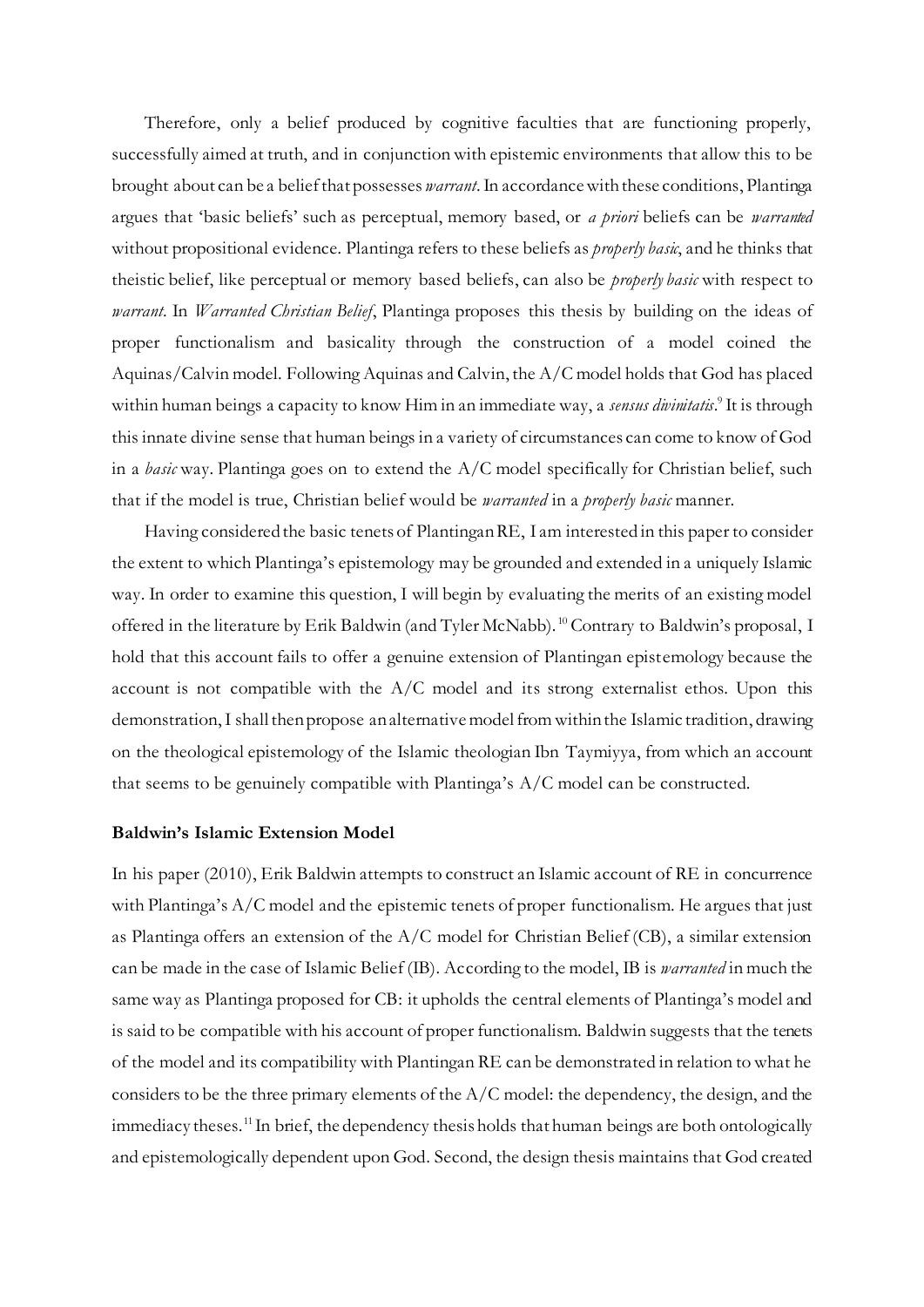human beings and their faculties in accordance with a particular design plan that is successfully aimed at producing true beliefs. Finally, the immediacy thesis concerns the manner in which the belief is acquired. It holds that God has created human beings with certain cognitive faculties so that they are able to have knowledge of Him in an *immediate* and *basic* way.

The contention in this paper is that Baldwin's model is, in fact, incompatible with Plantingan RE in relation to two of the three aforementioned elements: the design and immediacy theses. Given that I do not hold there to be any incompatibility between Baldwin's model and Plantinga's 'dependency thesis', I need not spend much time evaluating this as such. Suffice it to say that Baldwin, through reference to the Qur'an, provides sufficient grounds from which one can grant that the model adopts this element of 'dependency'. <sup>12</sup>The thesis, in tandem with the Qur'an, holds clearly that human beings and their cognitive faculties are dependent upon God in both the epistemic and the ontological sense.<sup>13</sup> Thus, I will spend the remainder of this section examining the two other conditions. If Baldwin's model can be deemed compatible in these two elements, it would follow that his Islamic account of RE is sufficiently Plantingan.

# **A Critique of Baldwin's Design Thesis**

According to Baldwin, the Plantingan 'design thesis' holds that human beings have been created with different cognitive faculties in accordance with a design plan aimed at producing true beliefs. Baldwin identifies these cognitive faculties as sensory perception, reason ('*aql*) and the heart (*qalb*).<sup>14</sup> Sensory perception enables one to have knowledge of things in the external world. The faculty of the heart enables one to access knowledge of the spiritual domain, and through its intuition one can obtain a direct awareness of God. Reason ('*aql*) is divided into two sub-faculties: (a) '*aql1*, responsible for formal reasoning, insight, and cognition, and (b) '*aql2*, responsible for self-conscious reflection and meta-level thinking. Baldwin adds a further element within the epistemic scheme along with these faculties, namely, the "capacity for doubt".<sup>15</sup> The idea is that the 'design plan' God has in store for His creatures is one such that doubts will be a natural part of the process. Through the heart, one is able to experience a first-order awareness of God, i.e., basic belief in Him. But given that, according to the 'design plan', one will naturally come to doubt these basic beliefs in the divine, '*aql2* functions in order to check the "veracity" of these first-order experiences in order for the believer to be certain about his belief in God and reach a higher epistemic state beyond the first-order level. Crucially, the model holds that in order for one's basic belief in God to have *warrant*, it *must* involve a combination of both the heart and '*aql2*. 16

In order to examine this thesis, it is imperative to consider more closely what is intended by the function of *'aql2*. Baldwin refers to *'aql2* as meta-cognition or second-order awareness and, more precisely, as a "limited*-*awareness" condition. It is said to refer to the conscious awareness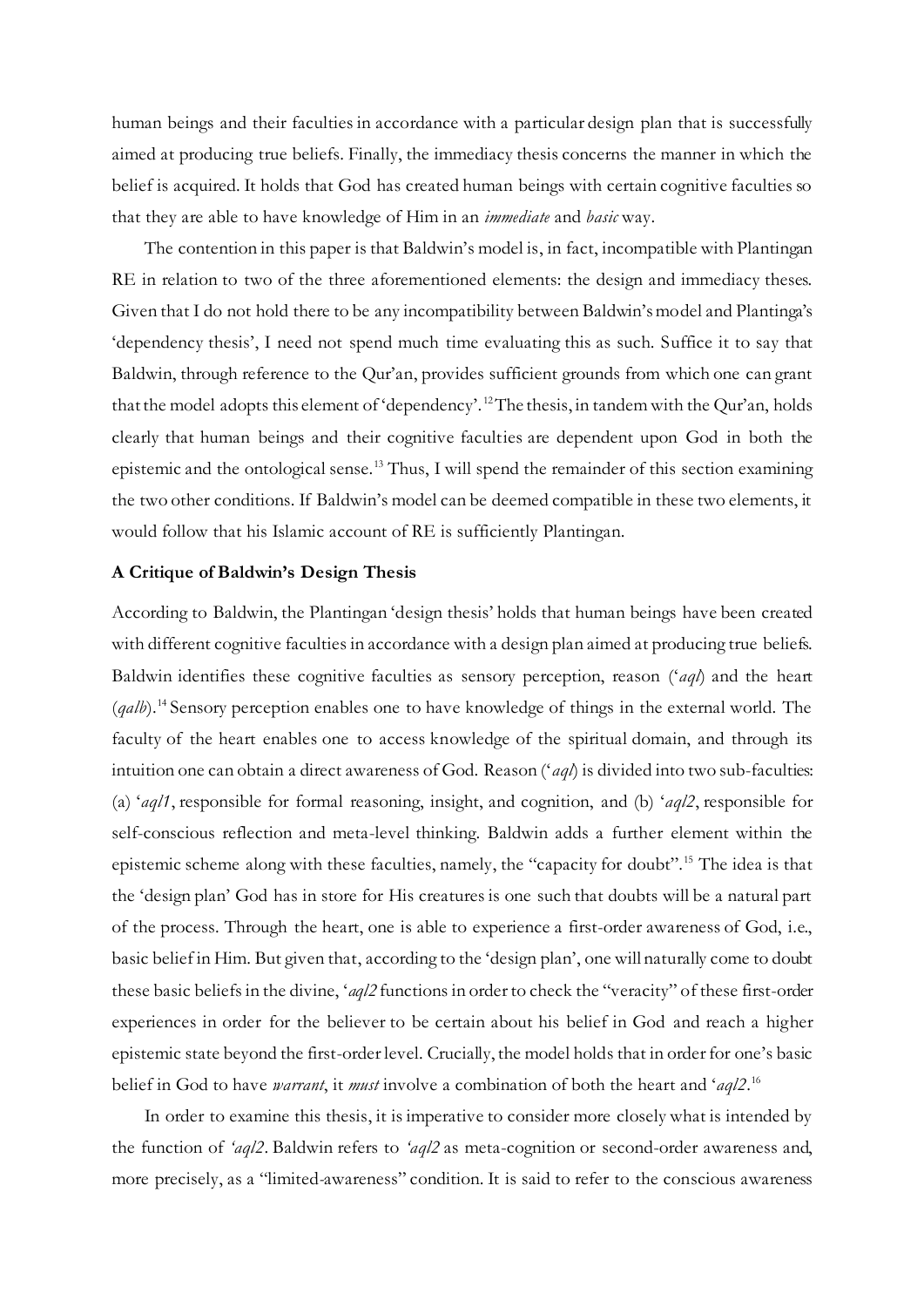of one's first order beliefs, such that upon its active function one is able to "self-consciously consider and judge correctly [that] what initially seems true (at the object level) is known as true (at the meta level)."<sup>17</sup> Through this conscious reflection, one is able to deal with any doubts about the veracity of the spiritual deliverances of the heart and secure one's basic belief with *warrant*. Now, the notion of second-order awareness does perhaps have an Islamic basis. Deborah Black, writing on Ibn Sina (Avicenna) and the concept of certainty, explains that:

Certitude for Avicenna does contain an important subjective component, that is, confidence that one holds a true belief, or knowledge that one knows. Without that subjective component we will not have certain knowledge even if our belief is both true and justified.<sup>18</sup>

Perhaps Baldwin conceives of this second-order awareness requirement in much a similar way. However, this understanding of meta-level cognition seems very limited in its epistemic function. If it simply relates to a subjective confidence in one's beliefs based on inner reflection, it is unclear how it actually addresses doubts in any 'objective' sense without the function of ' *aql1*, and a reliance on '*aql* in full would seem to be suggestive of an *internalist* epistemic position. If internalism (as mentioned above) is roughly the thesis that "the justifying reason for a basic belief, or indeed for any belief, must somehow be cognitively available to the believer himself,"<sup>19</sup> it seems that for a second-order awareness condition to have some form of distinct epistemic function, one which furnishes one's belief with *warrant*, this condition would have to imply something close to that thesis of internalism. This is because one would surely need to be aware of the reasons that grant a belief *warrant* in order for it to be meaningfully different from a "trivial" iteration of what one already knows at the first-order level. Hence, '*aql1* would be necessary as well as '*aql2*. But in that case, the model begins to drift away from its initial externalist ethos and ventures toward a type of *moderate internalism* perhaps. However, according to Baldwin, the second-order awareness condition cannot be understood in these terms. Rather, what is meant by it is a "qualitatively rich awareness of the reality" of one's beliefs. Baldwin articulates it in the following way:

The difference between first-order, object-level knowledge and non-trivial, secondorder knowledge is analogous to the difference between (a) knowing non-reflectively … the fact that a distant object in your visual field is probably a Fuji apple and (b) knowing that an object at hand is a Fuji apple because you are an expert Fuji apple inspector who is focusing intently on the fact that you are eating one for lunch.<sup>20</sup>

The problem here is that it is hard to imagine how this analogy genuinely highlights the distinction between knowledge at the first - and second-order levels. In case (b), what is supposedly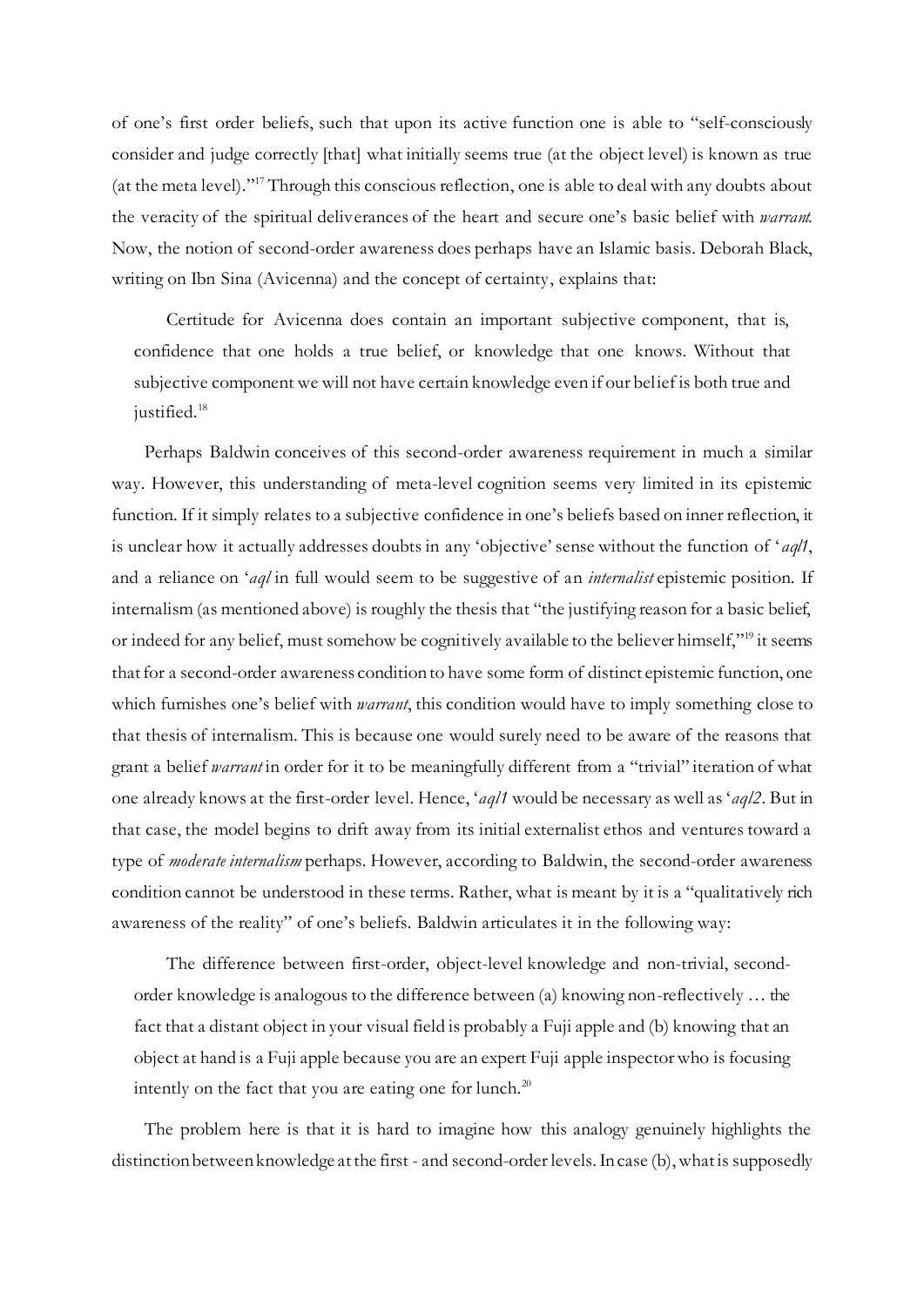meant to represent second-order awareness obviously involves certain prior knowledge that is irrelevant to a purely second-order experience. It does not explain anything significant about *how*  second-order awareness in *itself* reaches a qualitatively richer epistemic state (without entering into the realms of internalism or otherwise being trivial). Perhaps one can frame this another way; consider the following suggestion provided by Baldwin and McNabb:

According to Ibn Sina, by reflecting on the nature of our own existence, together with reflection on the nature of existent things, we are able to come to know that all created things are contingent, from which we may infer that all things are metaphysically dependent on a necessarily existing God. 21

Yet, in this example too, it is hard to imagine how this process of reasoning can be confined to mere reflection at a second-order level. Reflecting at the second-order level may grant one an awareness of one's own contingency, but it takes another type of logical leap or inference to reach the position of positing a necessary being to ground all existence. Reflection of this sort would not all of a sudden make it the case that no formal reasoning or logical inference is involved. That is to say, it is inconceivable that such an argument can be reached solely on the basis of ' *aql2*. Rather, it must involve '*aql1* also. Yet, if that is so, then it follows that the use of reason in full is a requirement for any belief at the first-order level to be *warranted*. This position then becomes akin to upholding not simply a *moderate internalism* as suggested above, but some form of *epistemic evidentialism*: the position that, "for any theistic belief someone justifiedly holds, she holds that belief on the basis of adequately supporting evidence she has."<sup>22</sup> Moreover, as Chisholm puts it, "the internalist assumes that, merely by reflecting upon his own conscious state, he can formulate a set of epistemic principles that will enable him to find out, with respect to any possible belief he has, whether he is justified in having that belief".<sup>23</sup> Baldwin's thesis appears strikingly similar: a subject, upon active conscious reflection at the second-order level, can formulate reasons to accept the beliefs acquired at the first-order level, and it is only through this process that such beliefs can be sufficiently *warranted*. In contrast, Plantinga's externalism "lifts this accessibility constraint" and, contrary to Baldwin's account, holds that a belief can be sufficient for knowledge without any requirements based upon internal relations between a belief and reasons for the belief within the subject.<sup>24</sup>

One may rightly point out, however, that internalism strictly speaking is taken to be what Brown describes as the idea that "a thinker's epistemic status depends *wholly* on matters which are 'internal' to that thinker, rather than at least *partially* on matters which are 'external' to her".<sup>25</sup> Therefore, given that Baldwin's account does include 'external' conditions, i.e., the other conditions of proper functionalism, it is not *wholly*internalist. However, because the model appears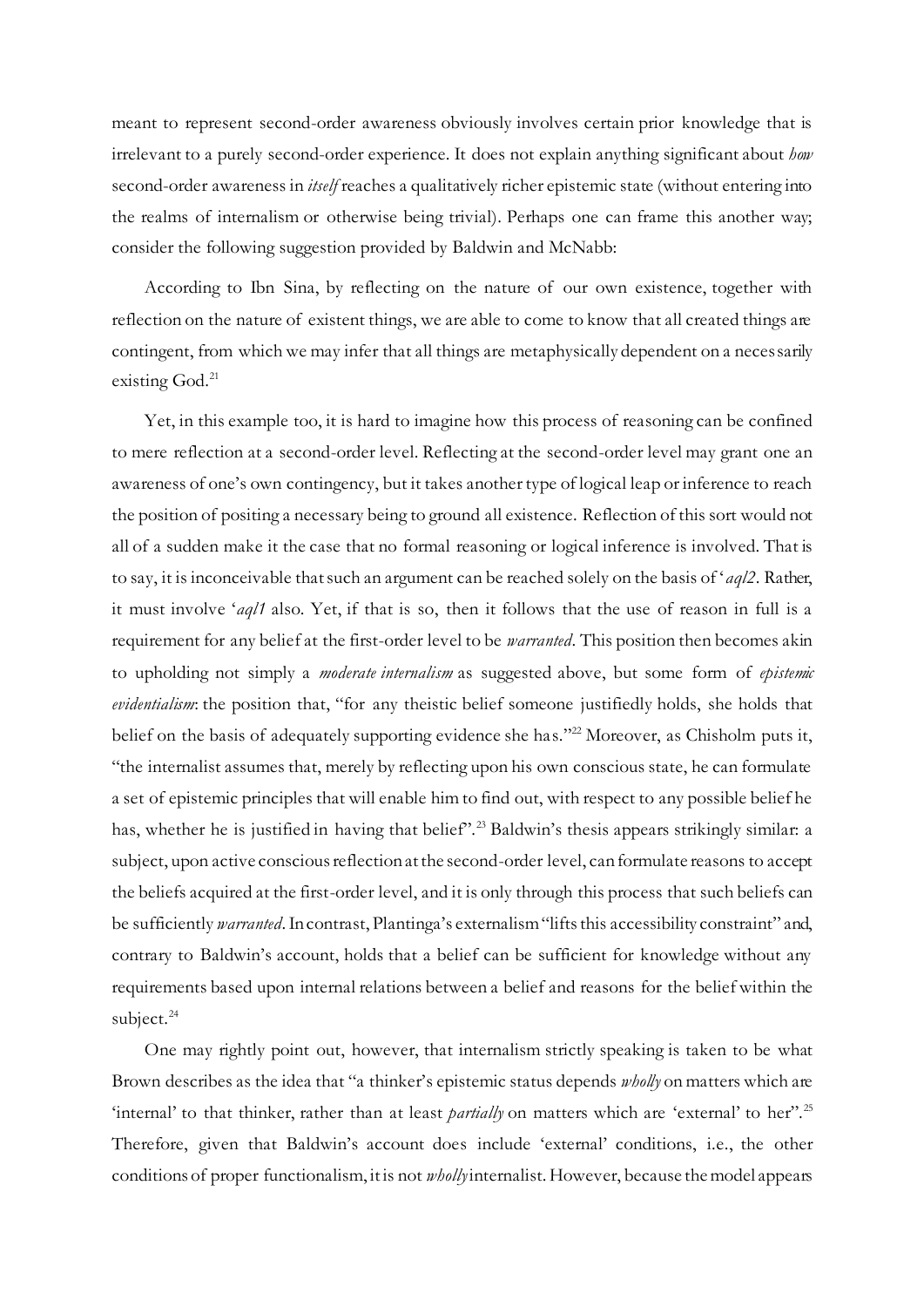to maintain some sort of *epistemic evidentialism* in respect to *warrant*, the position is at best a sort of halfway point between internalism and externalism. But given that Plantinga's model is forthrightly externalist in the strongest possible sense, this is not sufficient for compatibility. In fact, Bergmann asserts that "an essential feature of internalism is that it makes a subject's actual or potential awareness of some justification-contributor a necessary condition."<sup>26</sup> He suggests, contrary to Feldman and Conee, that the feature of an "awareness requirement" is something essential to internalism, <sup>27</sup> and that, "the central point of contention between internalists and externalists is whether there is such an awareness requirement on justification."<sup>28</sup> He goes on to add that the awareness requirement he is referring to can be highlighted by reference to *warrant* where, "according to that requirement, a belief counts as knowledge only if the person holding the belief is aware (or at least potentially aware) of something contributing to its warrant."<sup>29</sup> If Bergmann is right, then Baldwin's externalism is questionable.

In his paper, however, Baldwin does offer a retort to this suggestion when he considers, at least in brief, Bergmann's charge that having the added feature of an awareness requirement is inconsistent with externalism. He argues that "this inconsistency is only apparent."<sup>30</sup> This is because according to the design plan upheld in the model, God created human beings such that they cancome to believe in Him in a basic way, but, atthe same time, intended that humans would be able to mature in understanding such that they could become aware of the reasons that confirm the truth of their first-order beliefs about God. He states that "on the hypothesis that God's design plan for us *does* include this capacity, it is necessary to acknowledge some sort of awareness condition on knowledge of God".<sup>31</sup> However, there seems to be a few problems with this. Firstly, according to the design plan stated in this way, it appears that it is only necessary to acknowledge the *potential* capacity for a believer to reach an epistemic state such that he can *know* the reasons or evidence for the truth of his first-order beliefs about God. But it does not follow that therefore this *has* to be a necessary condition for *warrant* more generally.

Now, one may not necessarily agree with Bergmann's perspective on internalism in its entirety, but that is beside the point. Rather, the point is that given the fact that Baldwin's model follows what Bergmann holds to be essential to internalism in virtue of adding an awareness requirement to its account of *warrant*, it is obvious at least in part that unlike Plantinga's account, it struggles to capture a *strong externalist* ethos. In fact, Baldwin and McNabb both seem to admit this point when they state about their Islamic extension model that "due to endorsing a meta-level requirement on knowledge, it arguably ultimately fails to fully capture the spirit of Plantinga's reformed epistemology."32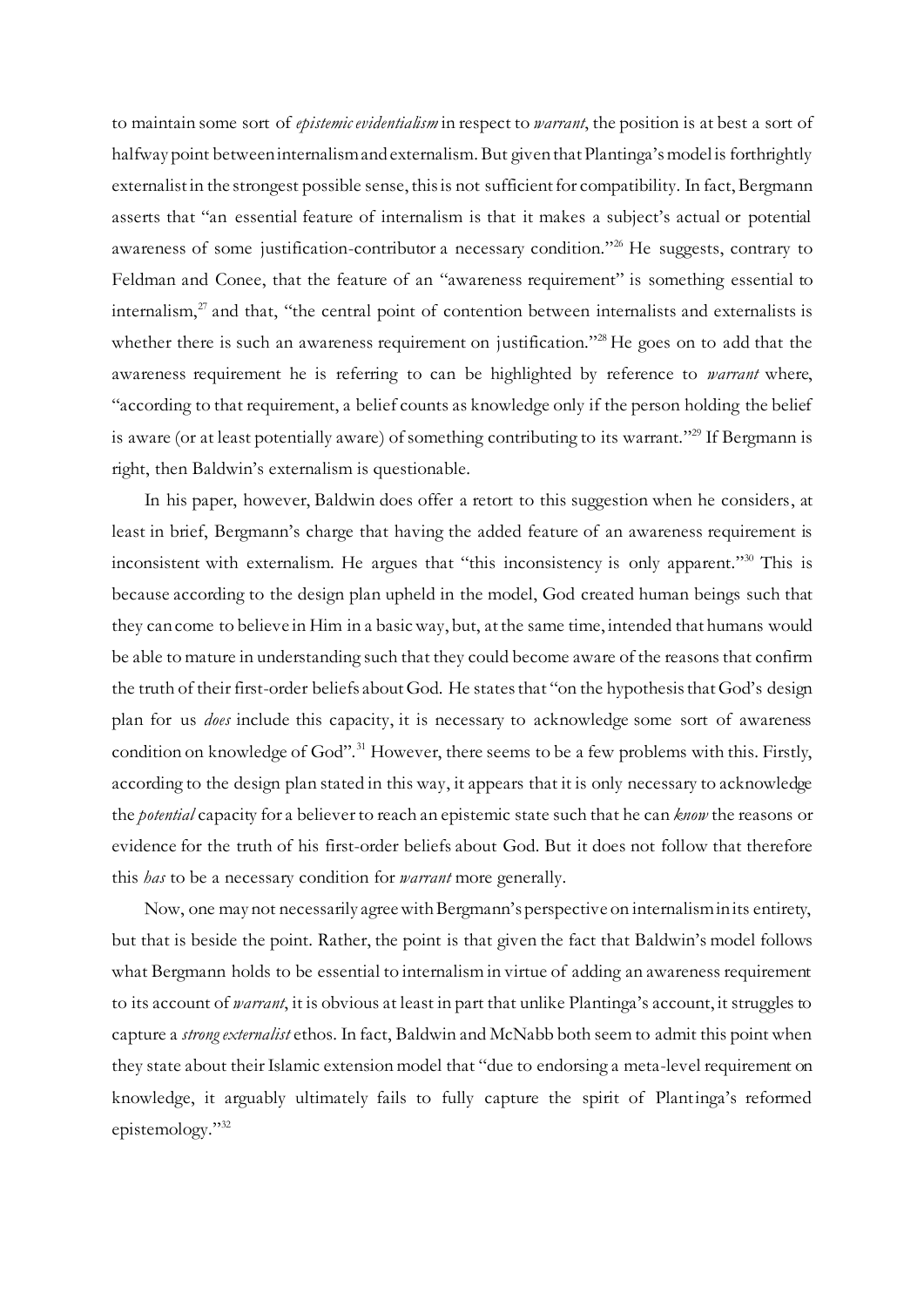However, the design thesis offered by Baldwin also seems to face problems in terms of its compatibility with proper functionalism. According to Plantinga, a belief is *properly basic* for *S* "if and only if *S* accepts *p* in the basic way, and furthermore *p* has *warrant* for *S*, accepted in that way".<sup>33</sup> According to Plantinga's theory of *warrant*, as long as the conditions of proper functionalism are met in the case of a certain belief, namely that it is produced by cognitive faculties that are functioning properly, successfully aimed at truth, and in conjunction with epistemic environments that allow this to be brought about, and providing that *S* accepts his belief *p* in the basic way, then it follows that *p* is *warranted* for *S* at the first-order level, without any additional requirement. Therefore, if one is to add a second-order awareness requirement in the case of theistic belief or any other, then *S*'s belief in *p* would not be *warranted* until self-conscious careful reflection at the second-order level of cognition occurs. Only after its 'evaluation' can *S* then *properly* accept *p* into his scheme of beliefs. However, this notion of *warrant* with respect to belief is clearly not in line with Plantingan thought. Plantinga's A/C model holds that beliefs can be *warranted* in the *properly basic* sense at the first-order level of apprehension.

# **A Critique of Baldwin's Immediacy Thesis**

To restate it, the immediacy thesis is the idea that through the cognitive faculties with which God has endowed human beings, "God can be *known* in an epistemically immediate and basic manner."<sup>34</sup> Baldwin outlines the essence of the immediacy thesis according to his model in the following way:

Although one's first-order beliefs about God ought to be confirmed by *'aql* at the second-order level, *qalb* (spiritual perception) continues to operate as designed … Islamic belief continues to be formed immediately in a properly basic manner at the first-order level. While there is a kind of counter-factual dependence relation at work here … so long as one immediately perceives that one's beliefs about God are true, one's beliefs about God are warranted in a basic way at the first-order level despite the fact that evidence and/or reasons are required at the second-order level for this to occur.<sup>35</sup>

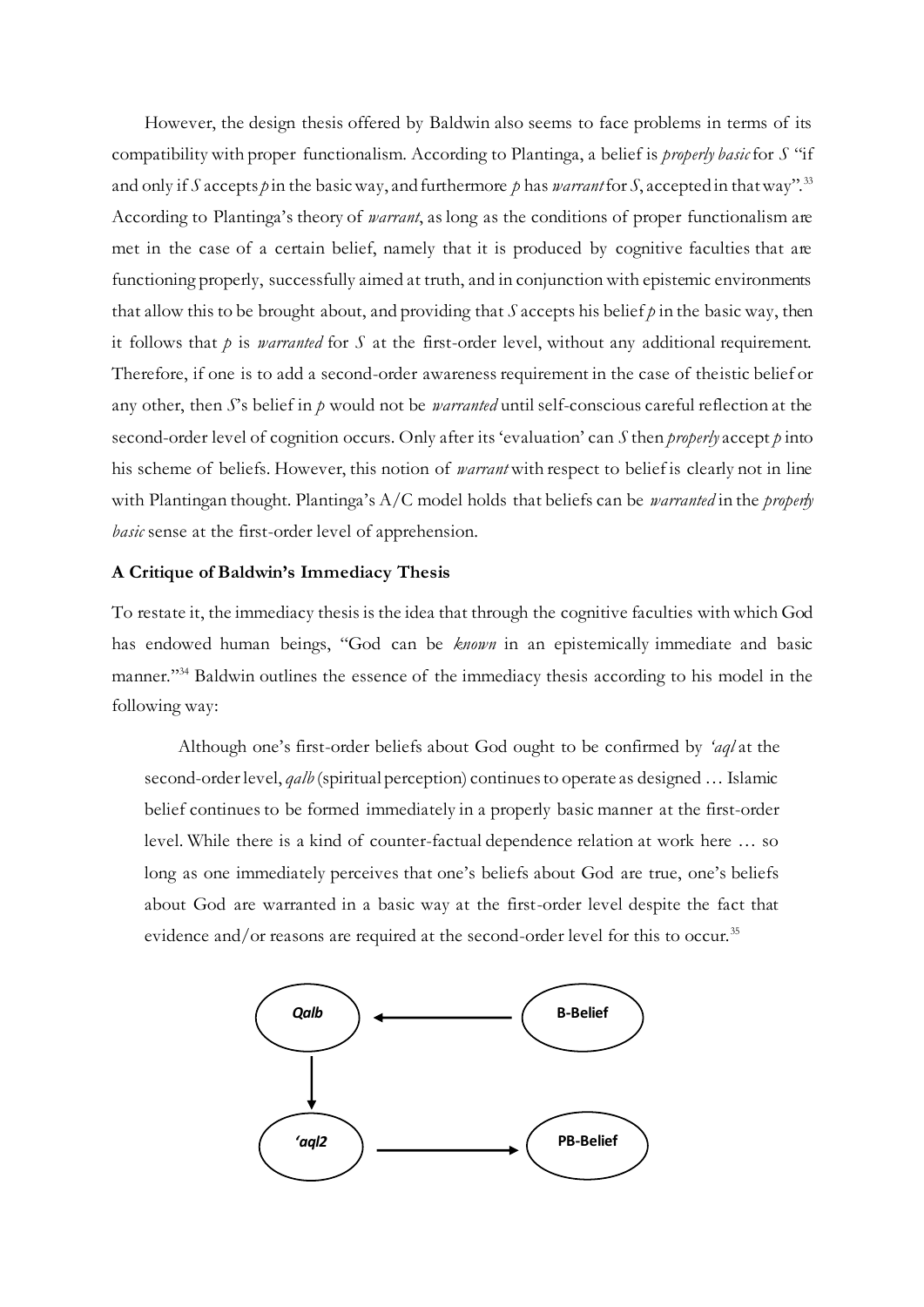The above diagram is a simple account of what, according to the model, seems to be the way in which a *properly basic* belief about God is generated. The process is something like the following: B-belief (basic belief) comes to the *qalb* (heart) in an immediate way and is apprehended by it at the first-order level; this belief is immediate, that is, basic, but not *properly basic* in the sense of being *warranted*. Then the deliverances of the heart are further reinforced by careful, self-conscious and reflective second-order thinking performed by *'aql2*, which then produces PB-Belief (*properly basic belief*). Baldwin suggests in the above passage that whilst *'aql2* functions to reinforce the truth pertaining to the initial belief in the *qalb*, the belief still remains apprehended within the *qalb* in a *properly basic* way at the first-order level, such that if one immediately comes to see that one's belief is true at the second-order level, one's basic belief is sufficient for knowledge. However, there seems to be a problem here. Baldwin holds, as quoted above, that in this process, "Islamic belief continues to be formed immediately in a *properly basic* manner at the first-order level". However, this is incorrect according to the model itself; the belief may be 'basic' but is not, at this stage, *properly basic*. This is because a belief, on this model, is only said to be sufficient for *proper basicality* – that is *warrant* – when it has fulfilled the second-order awareness requirement. So although Islamic belief can continue to be formed in an immediate and basic manner, it will not yet be, at this stage in the process a *properly basic* belief with respect to *warrant*. In contrast, the immediacy thesis of Plantinga's A/C model holds that it is. As Sudduth explains, Plantinga's immediacy thesis in conjunction with proper functionalism is roughly the following:

There are appropriate circumstances C, such that, given any person S, if S is in C and S's relevant cognitive faculties are functioning properly, then (i) S will firmly hold some corresponding theistic belief T in an *immediate* way and (ii) S's belief in T will be warranted to a degree sufficient [for knowledge].<sup>36</sup>

Although Baldwin's model upholds (i) as far as it relates to the immediacy of one's belief in God at the first-order level, it does not uphold (ii) in the same way that Plantinga does. This is because it rejects the idea that (i) can be sufficient for *warrant* by itself. Therefore, Baldwin's model is not *wholly* compatible with the immediacy thesis of Plantinga's A/C model.

Thus, upon examining the central elements of Baldwin's unique Islamic extension model, I have found that it is not *wholly* compatible with two of the fundamental theses of Plantinga's A/C model. Consequently, an alternative account seems necessary. I intend to construct a model much closer to externalism in the Plantingan sense with reference to the ideas of the 14<sup>th</sup>-century Islamic theologian Ibn Taymiyya (d. 1328). My reliance on the work of Ibn Taymiyya is deliberate, and I have taken inspiration from the fact that some of his ideas are strikingly similar to the thesis of RE. Özervarli notes, for example, that "today, especially, reformed epistemologists strongly defend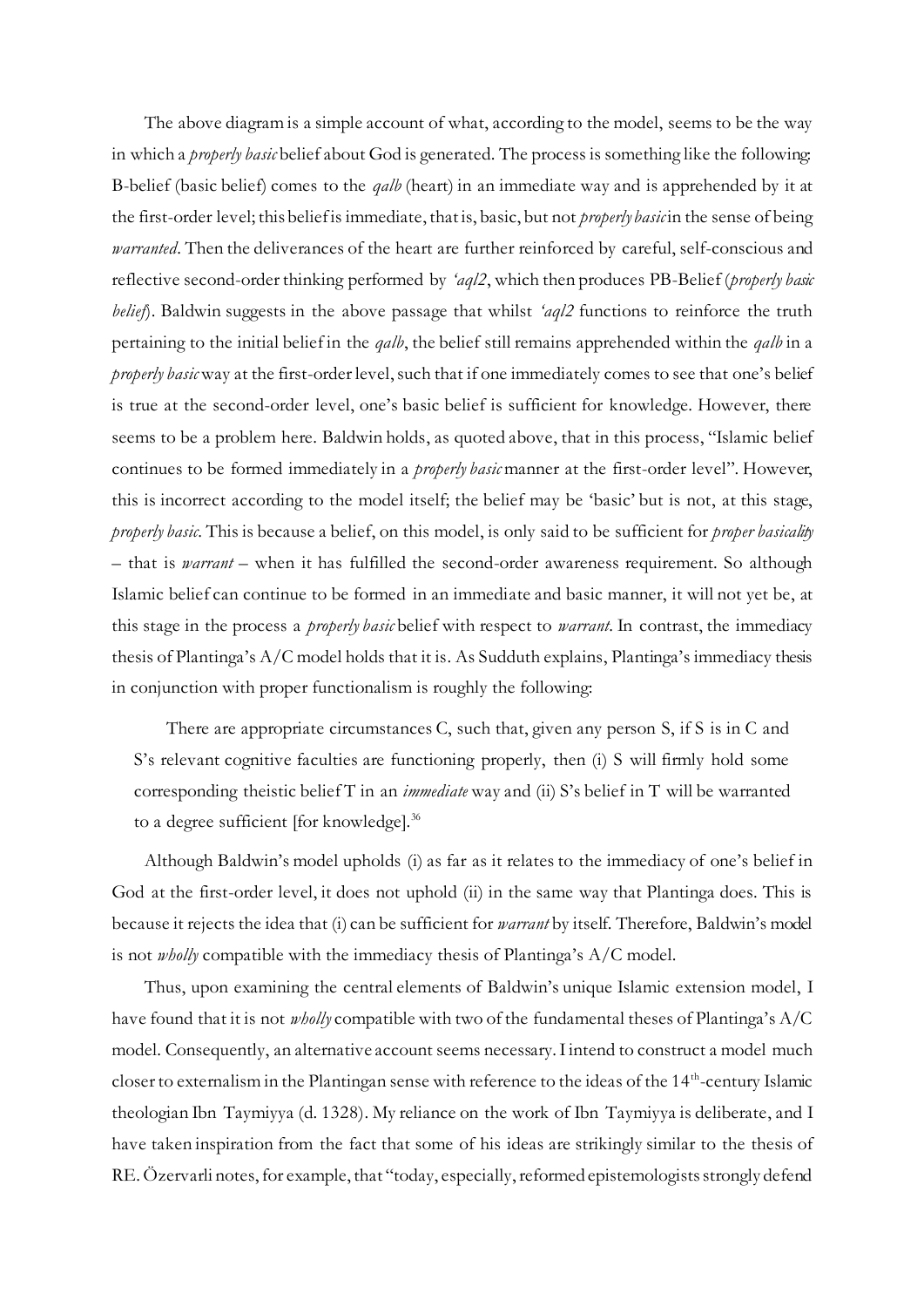a view that believing in God is properly basic in human beings and does not require proving. Similarities between these views and Ibn Taymiyya's approach are quite remarkable and deserve further studies and comparative analyses."<sup>37</sup> However, I must note that the model I am proposing in this paper, despite taking its primary inspiration from Ibn Taymiyya's epistemology of religious belief, does not claim to reduce his entire epistemological position to one of 'RE' per se,<sup>38</sup> nor necessarily to the model I have constructed. Hence, the model is Taymiyyan in spirit, but remains my own interpretation and construction.

### **An Alternative Islamic Account**

Let us begin by considering a formal outline of a 'Taymiyyan' model of RE:

- (1) God as the Creator of the universe has instilled within human beings different cognitive faculties in order that they may acquire true beliefs about Him.
- (2) God created all of mankind upon an innate natural constitution (*fitra*). This *fitra* urges them to recognise Him, to know Him and to worship Him alone.
- (3) The *fiṭra* has been set to work in tandem with other cognitive faculties for the production of beliefs; such faculties include, particularly in the context of theistic belief, the *heart*(*qalb*). When one's *fitra* functions properly, it 'triggers' within the heart an immediate awareness of God. This awareness arises within the intuition of the heart by the natural workings of the *fiṭra* upon it.
- (4) The proper function of these faculties, which produces basic awareness of God, typically arises from one's direct experience of the many 'signs' (*āyāt*) that God has placed within the world, which allows one to experience knowledge of Him in a basic manner. This knowledge of God comes to one in the basic sense in that it is *immediate* and *involuntary*.
- (5) Therefore, through the epistemic role of the *fiṭra* in connection with the heart, upon the apprehension of God's distinct 'signs', belief in Him is reached immediately without the need for inference or propositional evidence.

Islamic scripture makes the theological position of premise (1) explicit in numerous places, whereby one finds that God, as the Creator of human beings, is said to have granted them different faculties for the attainment of knowledge and worship. For example, we read in the Qur'an:

It is God who brought you out of your mothers' wombs knowing nothing, and gave you hearing, sight and hearts [i.e., thinking minds], $^{39}$  that you might be thankful. $^{40}$ 

Human beings are said to have entered into the world knowing nothing, but through the God given faculties of reason and perception, they are able to acquire knowledge such that they can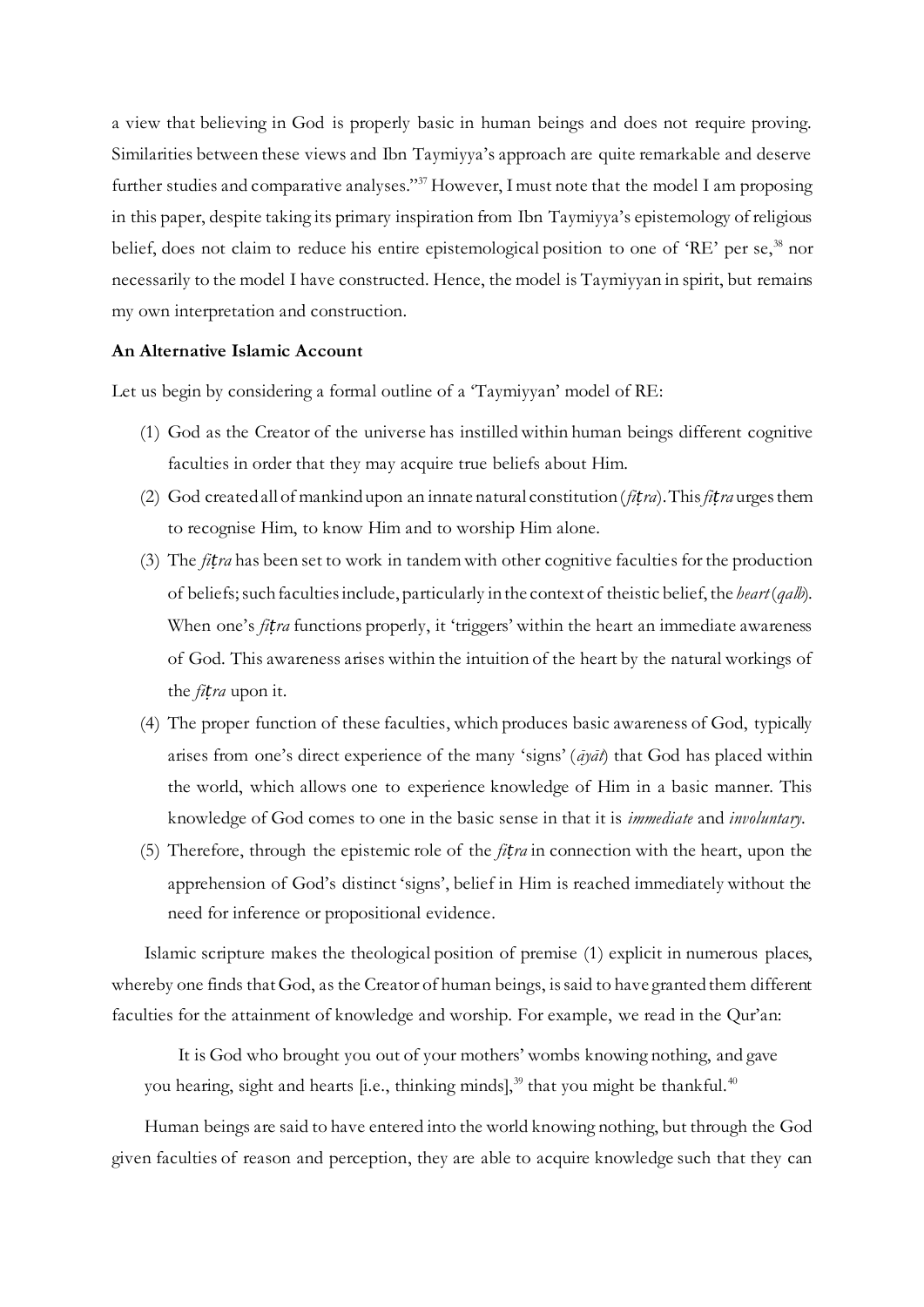know Him and henceforth worship Him. The Qur'an also makes it clear that human beings are ontologically dependent upon God, as He is the Source and Originator of their very being: "Was there not a period of time when man was nothing to speak of? We created him from a drop of mingled fluid to put him to test; We gave him hearing and sight; We guided him to the right path, whether he was grateful or not".<sup>41</sup> The more crucial point of relevance in this premise is the notion that God endowed human beings with *different* faculties for the acquisition of knowledge, i.e., reason, perceptual faculties, and the heart. This is important when considering the manner in which knowledge of God can be apprehended in a basic way. Premise (1) is self-evident, then, in terms of God's ontological status and His responsibility for the affairs of human beings.

The Islamic theologian Ibn Taymiyya is, as mentioned, the central inspiration for the model in question here. Central to Ibn Taymiyya's theological epistemology is the concept of *fiṭra*, which became in many ways its focal point. Ovamir Anjum, for example, refers to Ibn Taymiyya's emphasis on this concept of *fiṭra* as being a sort of "alternative epistemological foundation". <sup>42</sup> The concept of *fiṭra* is introduced in the second premise of this model, which holds that God created human beings upon a natural constitution (*fiṭra*) that provides them with an innate inclination to *know* Him. This notion of *fiṭra* is fundamental to all of the remaining premises, and thus, it is essential that we further decipher the meaning of this concept. The concept of *fiṭra* is not one introduced by Ibn Taymiyya; rather, it is found first in the primary sources of Islam, namely the Qur'an and the prophetic traditions (*ḥadīth*). Yasien Mohamed writes that at the purely lexical level, the term *fiṭra* "comes from the Arabic radicals: *fa ṭa ra*, the verbal noun being *faṭrun* … [which] literally means: the causing of a thing to exist for the first time and the natural constitution with which a child is created in his mother's womb".<sup>43</sup> *Fitra* then refers to 'something' that has been created within all mankind from the very beginning. This is evident from the Qur'an itself, where we read:

So [O Prophet] as a man of pure faith, stand firm and true in your devotion to the religion. This is the natural disposition [*fiṭrat Allāh*] that God instilled in mankind – there is no altering God's creation – and this is the right religion, though most people do not realize it. 44

The above verse of the Qur'an highlights at least two key notions embedded within *fiṭra*. The first is that it refers to a sort of natural constitution upon which God created all human beings. The second is that the *fiṭra* is something innate, giving one the impression that this nature is something known to us all deep within. The prophetic traditions also contain reference to this concept and allow us to further understand the meaning of *fiṭra*: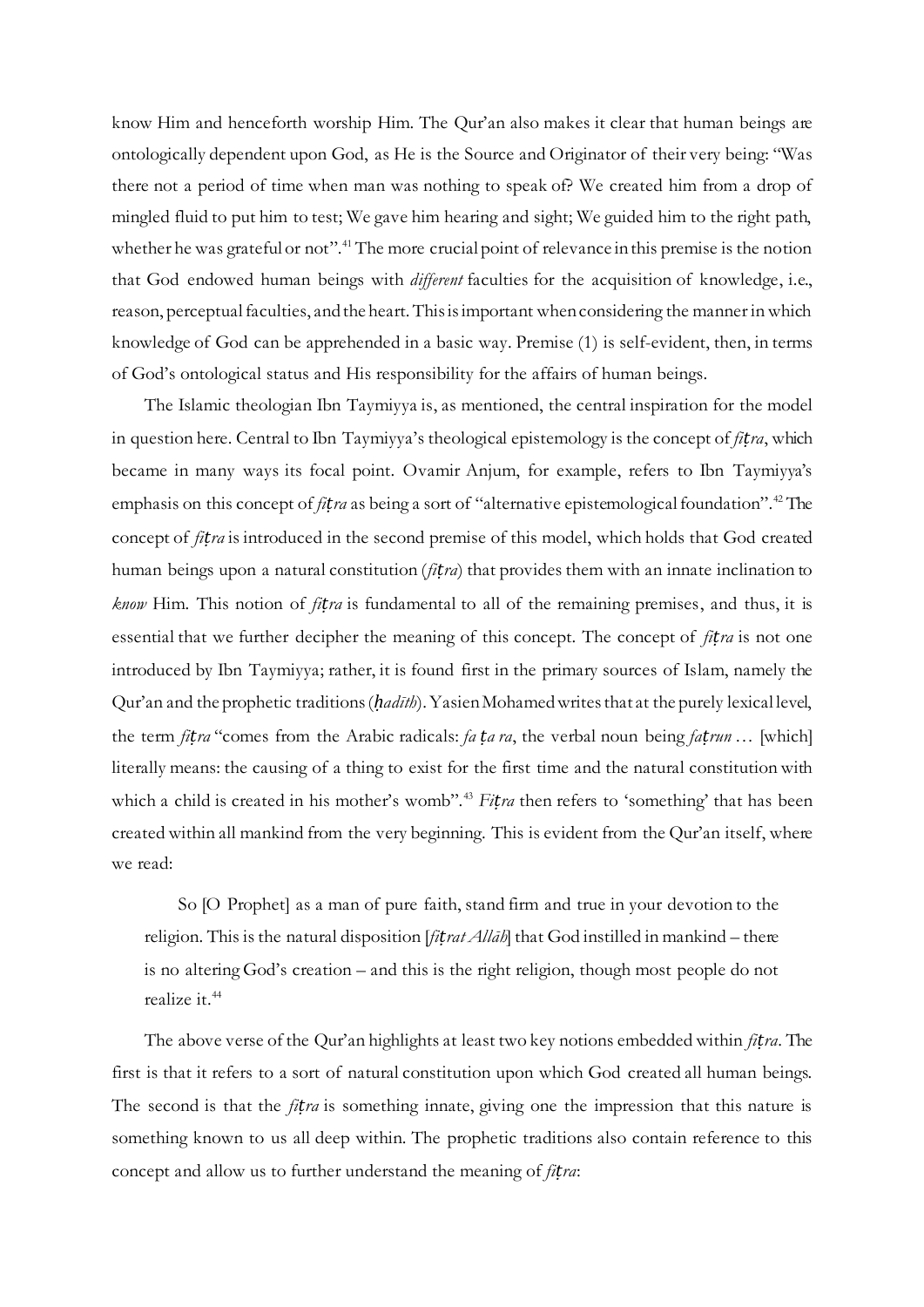Narrated [by] Abu Hurayra: God's Messenger said, 'No child is born except upon a natural constitution (*fiṭra*), and then his parents turn him into a Jew or a Christian or a Magian.'<sup>45</sup>

This tradition reiterates that each human being is born upon a natural constitution. If the surrounding environment does not corrupt this disposition, the human being will acquire certain beliefs intuitively. It is only as a result of one's external environment that one can be taken away from this naturally inclined path. In explaining the meaning of *fiṭra* in the aforementioned *ḥadīth*, Ibn Taymiyya states the following:

What he [the Prophet] meant is that there is a certain nature with which God created man, and that is the nature of Islam. God endowed all human beings with this essential nature the day He addressed them saying, 'Am I not your Lord?', and they said, 'Yes, we have testified', [Qur'an 7:172]. *Fiṭra* is the original nature of man, uncorrupted by later beliefs and practices, ready to accept the true notions of Islam.<sup>46</sup>

The *fiṭra*, then, is a state that innately recognizes God, and knows Him deeply. Thus, when human beings were brought into the world, they came into it with a natural capacity through which they can come to know God. Thus, in normal circumstances they would naturally subscribe to the beliefs of Islam, which Ibn Taymiyya describes as simply the notion that "there is none worthy of worship except the One God".<sup>47</sup> Therefore, in coming back to premise (2), namely that God created mankind upon the *fiṭra* urging them to recognise Him, and in combination with premise (1), namely that God instilled within human beings cognitive faculties in order that they may know Him, one finds that God has created human beings upon a common nature that predisposes them toward knowledge and recognition of Him.

The *fiṭra* can be said to have an intimate connection with other faculties of knowledge. Jon Hoover writes that according to Ibn Taymiyya, the *fiṭra* is "an innate faculty", and by it one instinctively comes to know God in much the same way as "an infant's instinct for his mother's milk [operates]. If nothing impedes the infant, such as illness in himself or his mother, he will necessarily drink. The shaykh [Ibn Taymiyya] adds that the natural constitution [*fiṭra*] to believe in God is even stronger than the infant's instinct."<sup>48</sup> What Hoover suggests, then, is that Ibn Taymiyya understands the *fiṭra* to be a sort of faculty by which one naturally comes to *know* God, perhaps a sort of *sensus divinitatis*. Sophia Vasalou, in her work *Ibn Taymiyya's Theological Ethics*, writes that "human beings, Ibn Taymiyya thus claims, are born with a knowledge [of]—or, more accurately, with a *disposition* to know—God". She quotes Ibn Taymiyya as stating that, "one's nature itself requires that one acknowledge one's Creator … love Him and sincerely devote oneself to His service".<sup>49</sup> Ibn Taymiyya, in elucidating these ideas, explains that the *fiṭra* indeed refers to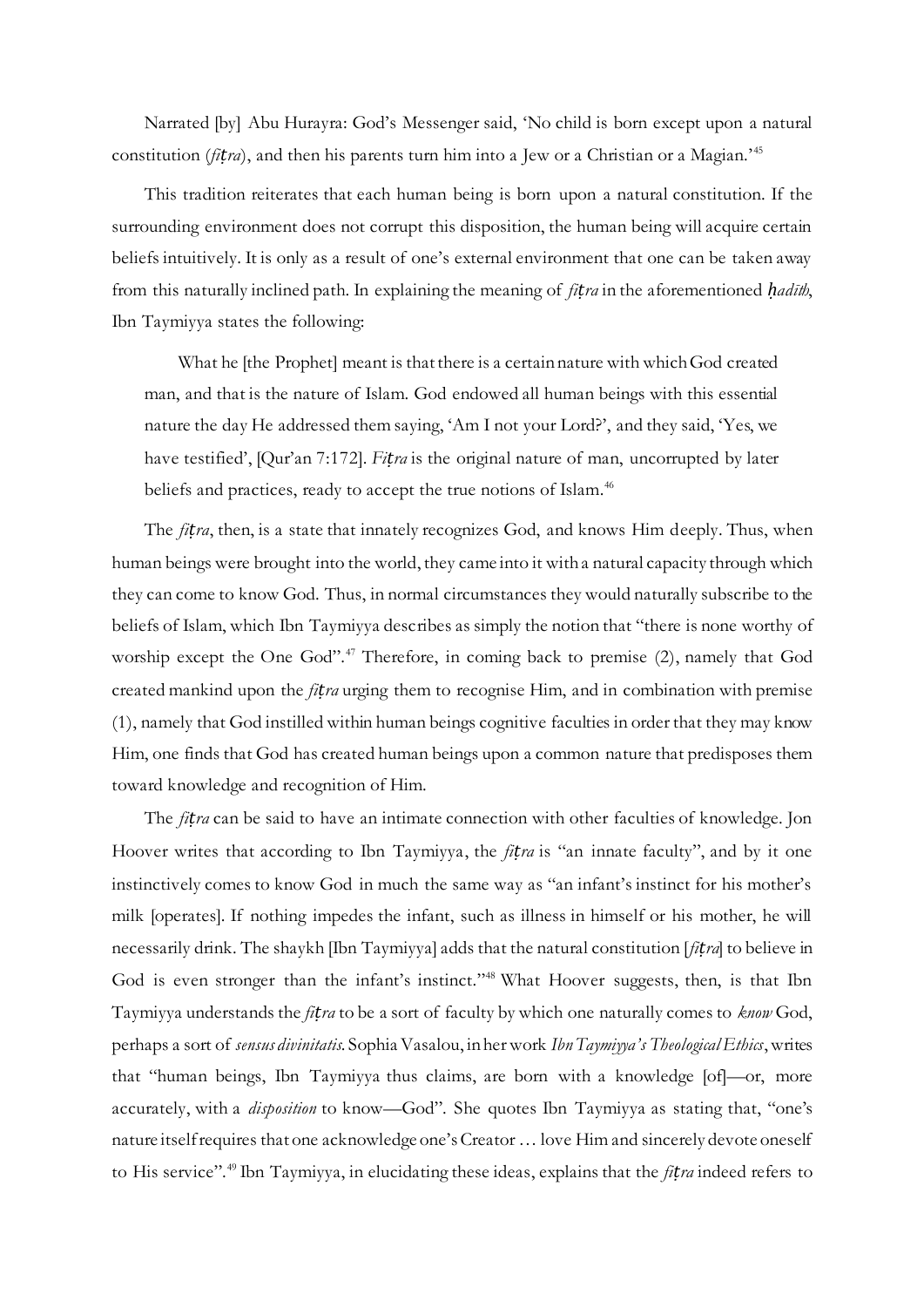an innate capacity, but also an urge to know God and moral goodness. He states: "It has been shown that in the human being's natural disposition [i.e., *fiṭra*], there exists a power [or urge] to believe in truth and to intend the beneficial … The *fiṭra* has a power [or urge] to know and believe in the Creator ... The *fitra* [also] has a power [or urge] for His Oneness".<sup>50</sup>

In his epistemological framework, Ibn Taymiyya acknowledges a number of knowledgebearing faculties, such as the faculties of perception, reason and the heart. <sup>51</sup> In the case of *fiṭra* however, it is not construed as being an independent faculty in the same sense. Ibn Taymiyya suggests that the residing place of *fiṭra* is the heart. He writes: "[God] made the original nature [i.e., *fitra*] of His servants ready to understand the truth of things and to know them. And if it were not for this readiness *within the hearts* to know the truth, neither speculative reasoning would be possible, nor demonstration, discourse or language".<sup>52</sup> He continues by adding that, "just as God made the physical bodies ready to be nourished with food and water, and had it not been for that, it would not have been possible to nourish and nurture them [i.e., the bodies], and just as the physical bodies have the faculty to distinguish between suitable nourishment and its opposite, so is there in the heart a faculty to distinguish truth and falsehood that is greater than that".<sup>53</sup> That faculty residing in the heart is the *fiṭra*. The question is, in what sense are the heart and *fiṭra* cognitively related? And how can this help us discern the manner in which Islamic/theistic belief can be arrived at in a properly basic way? Consider the following:



The diagram above indicates the cognitive relationship between the *heart* and *fiṭra* for the production of theistic belief in a *basic* way. First, consider the heart in terms of its epistemic function. Ibn Taymiyya writes: "If it [the heart] were left in the condition in which it was created, void of any remembrance and free of any thought, then it would accept knowledge free of ignorance and see the clear truth about which there is no doubt; consequently it would believe in its Lord and turn to Him in repentance."<sup>54</sup> Similarly he writes that, "the heart in itself is not receptive except to the Truth [i.e., God]. When [nothing] is placed in it, it receives only that for which it was created".<sup>55</sup>The implication is that one can come to know of God simply by the proper function of one's heart. How then is this linked to the *fiṭra*? Ibn Taymiyya asserts that "when the *fiṭra* is left unspoiled, the heart *knows* God, loves Him and worships Him alone".<sup>56</sup> The *fiṭra*, when functioning properly, then, is said to enable the heart to function to come to know of God in a *basic* way. That is, if left unspoiled, the *fiṭra* will naturally facilitate a belief in God intuited by the heart. Therefore, through the natural workings of the *fiṭra* upon the faculty of the heart, man is able to know God in a *basic way*. As Ibn Taymiyya puts it, "The affirmation of a Creator and His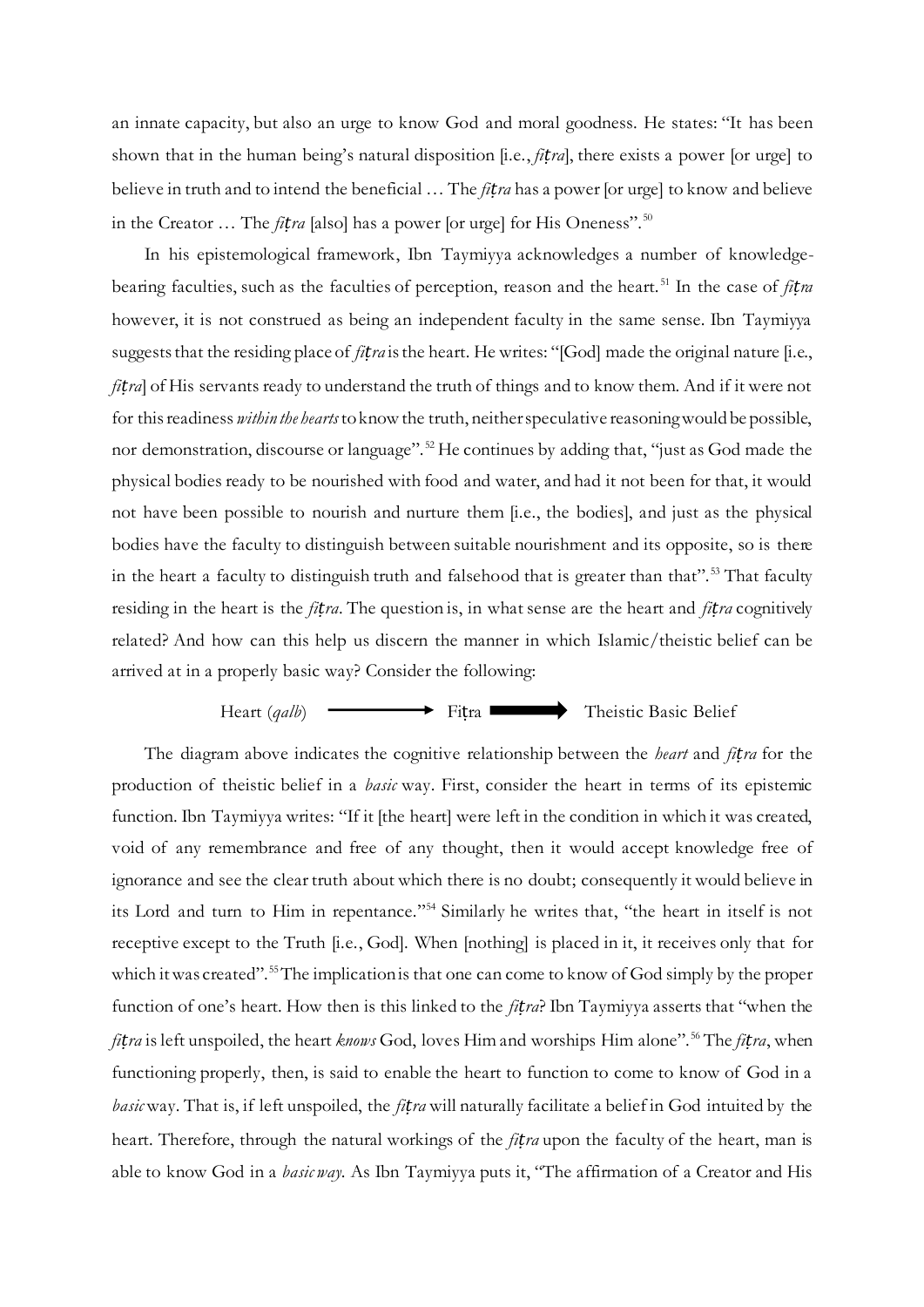perfection is innate and necessary with respect to one whose *fiṭra remains intact*".<sup>57</sup> And elsewhere he states that, "the acknowledgement of God's existence, and knowledge of Him, and loving Him, and unifying Him, are *from the fiṭra*, and firm *in the* heart (*qalb*)."<sup>58</sup> Hence, one can know through the faculty of the heart that God exists in a basic manner, but this knowledge will only be *basic* to those whose *fiṭra* is functioning properly in tandem with the heart. Therefore, given that premises (1) through (3) outline, in accordance with Ibn Taymiyya's epistemic scheme, a way in which belief in God may be acquired in the basic sense, one ought to consider the means by which this cognitive process may originate.

These basic beliefs about God arise through an apprehension or experience of God's 'signs', such that, upon these apprehensions theistic belief will be immediate and involuntary. Thus, we must here introduce Ibn Taymiyya's *theory of signs* (ToS). The ToS is a concept related to the Qur'anic term *āya*. The word *āya* has multiple meanings such as "'sign', 'token', 'miracle', or 'verse of the Qur'an'".<sup>59</sup> An *āya* is said to be a "'sign' in the sense of a token of God's power and will."<sup>60</sup> For Ibn Taymiyya, an *āya* has a certain function in being a 'proof' of God. Von Kügelgen elaborates on this thesis and states that this is what Ibn Taymiyya refers to as "'God's method of proof through signs' (*istidlāluhu taʿālābil-āyāt*), and [he] considers it an immediate – that is a *fiṭrī* knowledge – insofar as the signs indicate the existence of one Creator".<sup>61</sup> As von Kügelgen understands it, the notion of signs (*āyāt*) as 'proof' is intrinsically linked to the *fiṭra*. Ibn Taymiyya explains this connection between the *fiṭra* and signs elsewhere, where he writes that, "the proper way to prove the existence of God is to point to signs (*āyāt*). This is the way of the Qur'an, and this is what is inherent in our *fiṭra".<sup>62</sup>* How then does a 'sign' function as a proof? The Qur'an makes mention of 'signs' in many passages. In fact, the Qur'an itself is made up of signs: each verse of the Qur'an is referred to as an *āya*. Consider some Qur'anic instances:

*The night, the day, the sun, the moon, are only a few of His signs.<sup>63</sup> There are truly signs … in the alternation of night and day, for those with understanding.<sup>64</sup> There are signs in the heavens and earth for those who believe.<sup>65</sup>*

In the Qur'anic passages above, one finds mention of circumstances, events or phenomena that act as 'signs' of God such that upon their apprehension, the truth of God's existence, to which they point, will become manifest. Ibn Taymiyya explains that God sends prophets with these signs in the form of miracles or revelation in order to awaken the *fiṭra* within. He writes:

No Prophet has ever addressed his people and asked that they should first of all know their Creator, that they should look into various arguments and infer from them His existence. Everyone is born with the *fiṭra*, only that something happens afterwards which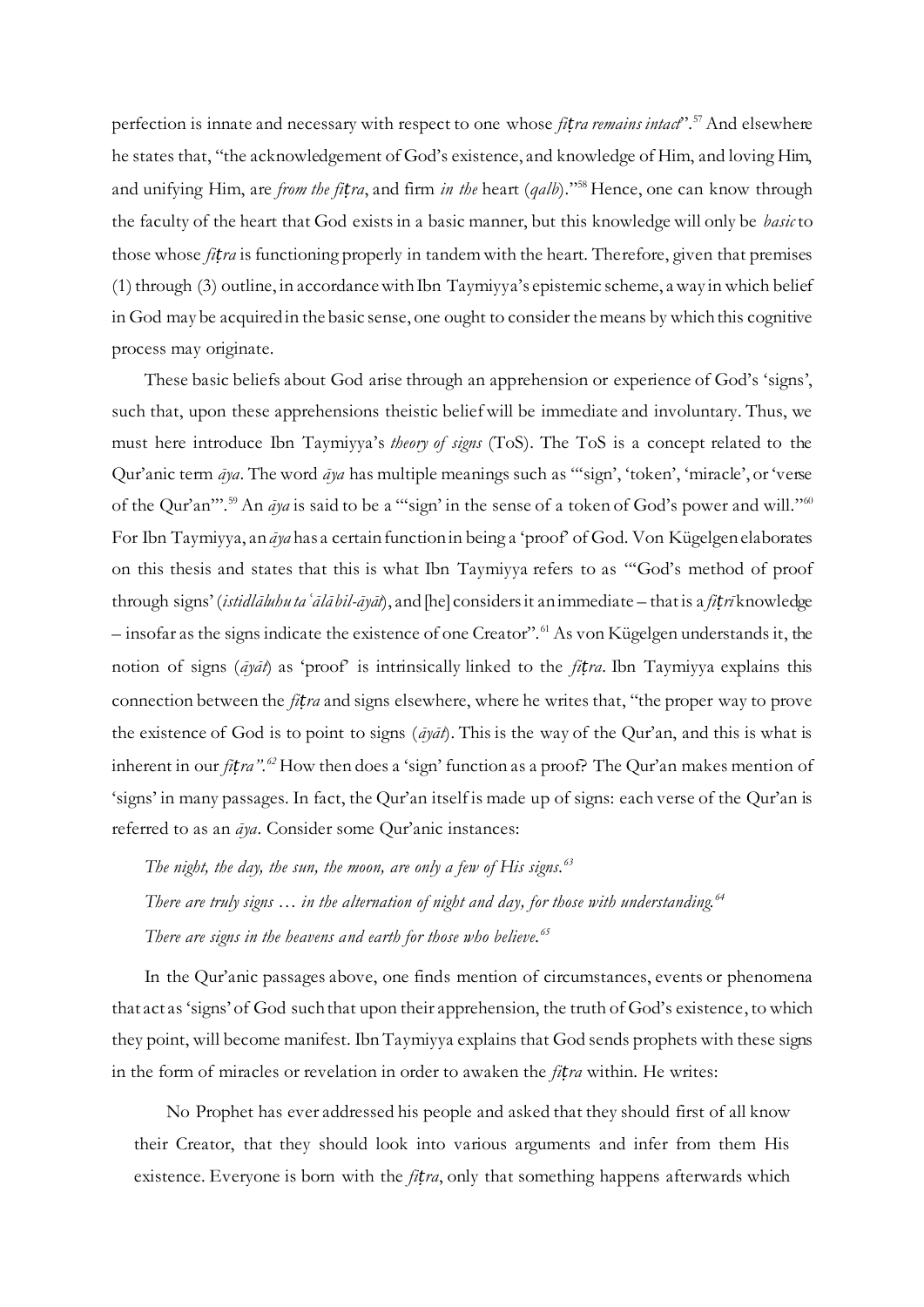casts a veil over it. Hence, when one is reminded, one recalls what was there in one's original nature. 66

In other words, the prophets are sent to remind people and to reawaken the intimate knowledge of God within all human beings: "The prophets only come with that which reminds the *fitra* of truths already known to it".<sup>67</sup> Therefore, 'signs' do not function as a proof without their intrinsic connection to *fiṭra*. When the *fiṭra* is sound, it apprehends these signs, producing basic beliefs about God via the intuition of the heart. These 'signs' are vast in number and can produce an overwhelming intuition that God's presence is with us, or that He is the world's Maker. This may occur upon observing the splendor and glory of the night sky, in pondering the vastness of the universe, or even upon observing the mercy of a mother toward her child. Through encountering these 'signs', one can come to know God in an *immediate* and *basic*way. Consequently, the ToS elucidates a more specific element of the cognitive process: it points toward the precise way in which basic belief about God can arise in the heart through the natural workings of the *fiṭra*. Then, in so far as premise (1) through (4) are more probably true than false, it seems to follow from premise (5) that through the epistemic role of the *fiṭra*, in connection with the heart and upon one's acquaintance with God's 'signs', basic belief in His existence can arise in an immediate manner without deliberation.

In his article "Ibn Taymiyya on the existence of God" (1991), Wael Hallaq writing on the relationship between the *fiṭra* and *āyāt*, suggests that one approach to understanding this relationship is in terms of the *fiṭra* representing "a medium for knowing the existence of God through the *necessary* sense perception of signs [i.e., through man's external *and* internal senses]."<sup>68</sup> He adds that if this interpretation is the case, then Ibn Taymiyya "seems to construct a valid argument grounded in an empiricist metaphysics".<sup>69</sup> However, I think that this interpretation and construction of Ibn Taymiyya's thesis does not properly mark out the distinction between a syllogistic argument (*qiyās*) and signs (*āyāt*) as distinct methods for acquiring true beliefs. Ibn Taymiyya writes:

The difference between sign (*āya*) and syllogism (*qiyās*) is that the sign is an indication, that is to say, the indicant that entails the very thing indicated.<sup>70</sup>

Yet, the crucial question is, how is one said to be epistemically justified in upholding the 'knowledge' one derivesfrom encountering these 'signs' in the context of theistic belief? For surely it cannot be in the same manner in which arguments are said to be justified, i.e., solely in terms of their validity and soundness, for signs are strictly distinct from such traditional arguments according to Ibn Taymiyya. Moreover, as Plantinga states in the context of his own model, "It isn't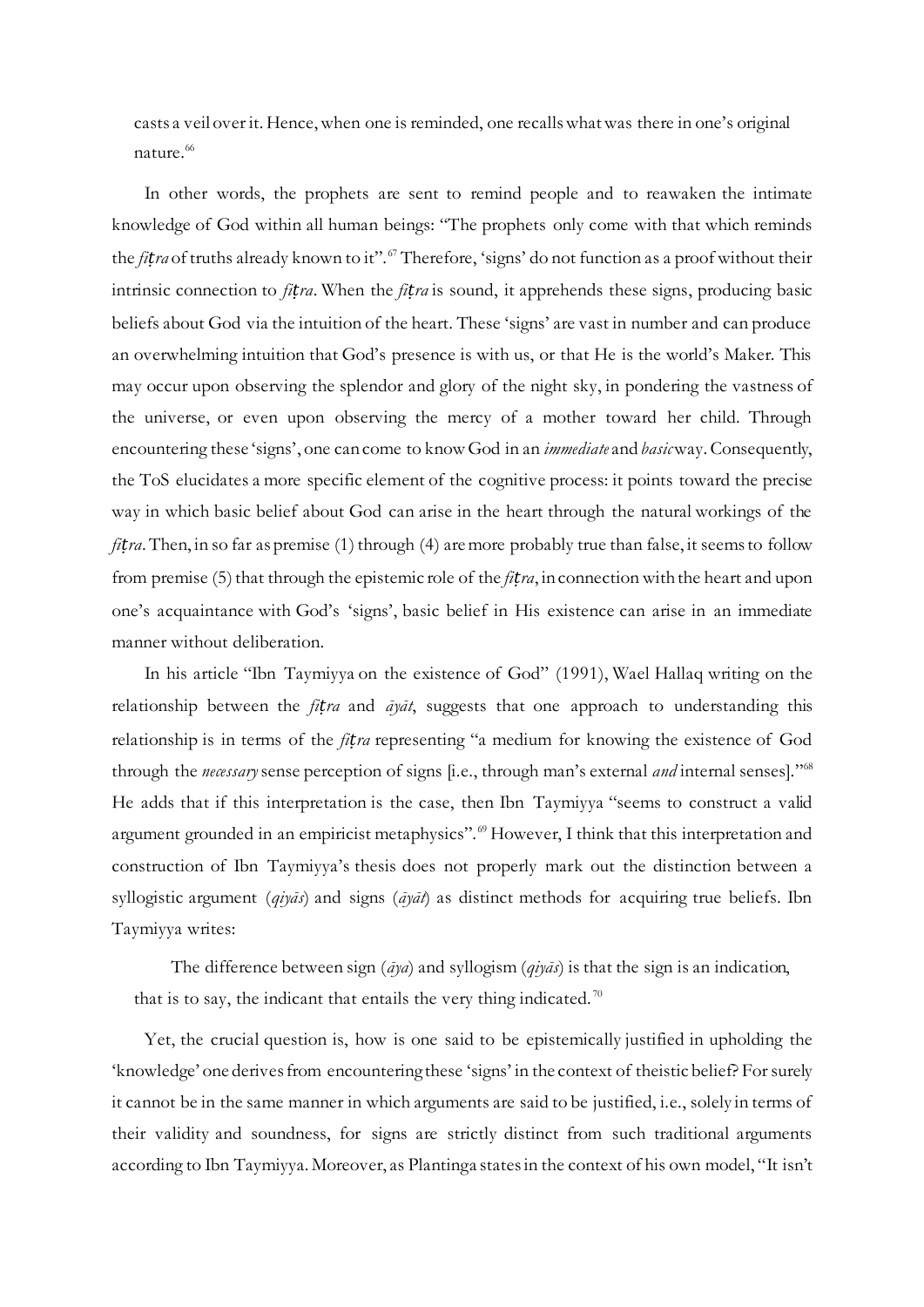that one beholds the night sky, notes that it is grand, and concludes that there must be such a person as God: an argument like that would be ridiculously weak."<sup>71</sup> Thus, it seems to me, the proper way to conceive of the function of signs as a method of proof, and one that is epistemically justified, is not in terms of propositional evidence. Instead, it ought to be viewed in the context of the 'proper function' of the *fiṭra* when encountering God's signs, where one can be justified upon their apprehension of these signs in proper functionalist terms.

Interestingly, however, Baldwin dismisses a 'theory of signs' in his paper. He attempts to formulate an account of how a 'theory of signs' may work in the following way: (1) he compares the notion of signs to 'everyday' signs, such as "street signs, addresses in a phone book, or words in a biology text or on the back of a cereal box"; (2) he suggests that these 'signs' can be analogous to 'signs of God' in the universe, such as its delicate order or design, which testifies to a designer behind it. In the case of the 'every day signs', we apprehend their meanings immediately, without deliberation. So the same can be for the signs of God: we can have knowledge of both these sets of signs in an immediate and basic way.<sup>72</sup> However, Baldwin rejects the plausibility of this theory in the end because (a) "acquiring proper knowledge of God is not relevantly similar to reading words on the back of a cereal box", and (b) on this account of the theory of signs, he says that it would still be "sensible to doubt whether one has had a legitimate experience of God".<sup>73</sup>

It seems that Baldwin's account of the ToS fails to capture what is meant by an *āya* in terms of its epistemic function. Gaining immediate knowledge from an *āya* is not merely the apprehension of what *it* is; it is an indication of something *beyond it*. On the Taymiyyan model as I have outlined it, a sign of the divine – such as my own existence, grasped by the proper functioning of the heart and *fiṭra* – produces the basic belief that there must be a maker of me and of the world as a whole. In the case of words in a biology text book functioning as a 'sign', all I am said to be doing in this case is apprehending in a basic manner the meanings of the words in the text; but this is only analogous to my immediate apprehension of the meaning of the words of the Qur'an. The *āyāt* of the Qur'an do not simply act as signs in this trivial sense; rather, they are signs of their Author, signs of something beyond what they simply state at face value. As Ibn Taymiyya explains, "The sign (*āya*) indicates the object itself of which it is the sign. Every created being is a sign and a proof of the Creator Himself."<sup>74</sup> Second, regarding point (b) above, this seems only to make sense based on the presuppositions of a certain type of design plan. For according to the Taymiyyan model, God is said to have designed the faculties of the human being – in particular the heart and *fiṭra* – whereby a proper functioning of these faculties will produce true, natural knowledge of Him which one *knows* in a basic way; and, according to this 'design plan', one's experience here can be free of doubt. Therefore, it is entirely possible, based on the ToS and the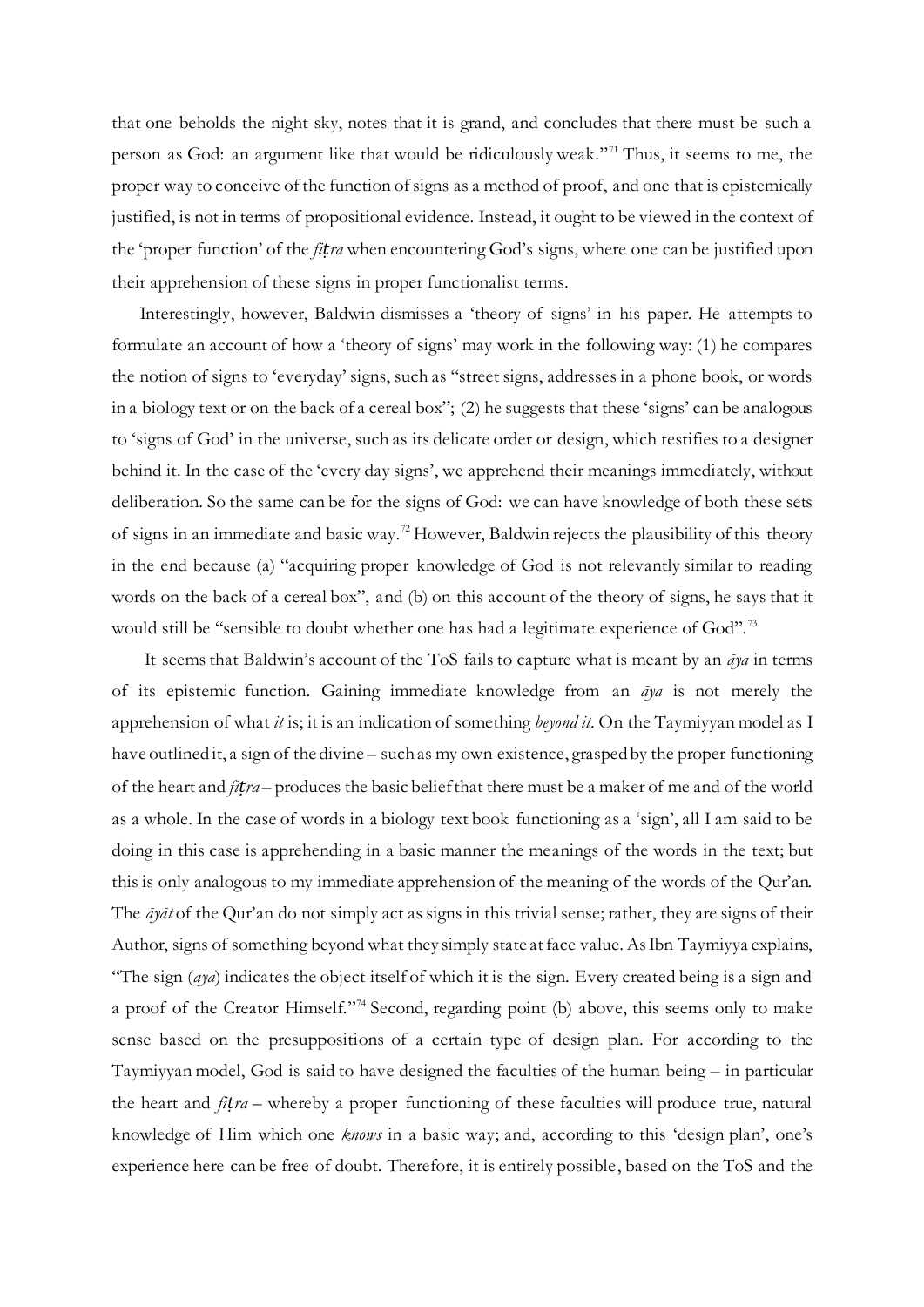design plan outlined in the Taymiyyan model, that one can be sure that one's experience is legitimate.

Therefore, in so far as the theory of signs I have offered avoids Baldwin's objections the Taymiyyan model seems to have demonstrated a way in which theistic belief can arise in a basic manner. Yet, given that this model seeks to target Islamic belief more specifically, it is imperative that we now consider how this extension to include Islamic belief may occur.

#### **Extending the Standard Taymiyyan Model**

An extension of the Taymiyyan model is an attempt to account for how the central tenets of Islamic belief, i.e., the fundamental doctrines of the Qur'an, can arise within a subject in the *basic* way. This can be made plausible by further reference to the ToS and a more specific reference to the Qur'an. The Qur'anic verses are referred to as 'signs'. Fatani explains that "the verses are called signs [*āyāt*] because they are taken to be indications of the truth of the book … [hence] the word *āya* points simultaneously to both God and the verses of the Qur'an within which his signs are conveyed".<sup>75</sup> The primary disciple of Ibn Taymiyya, Ibn Qayyim al-Jawziyya (d. 1350), similarly explained that "in the Qur'an, God invites His servants to know Him through two ways: one by contemplating the creation, the other by pondering over the Qur'an and contemplating its meanings. The first are His signs that are seen and witnessed; the second, His signs that are read and understood."<sup>76</sup> Therefore, just as the Qur'an points us toward numerous signs in creation, the book itself contains signs of a more intimate nature. Through apprehending these signs of God that are "read and understood", basic belief in the truth of these 'signs' will mean that the subject can have an immediate apprehension of the Author behind them, and the reality of His message for humanity. Therefore, basic belief in the revealed nature of the Qur'an can be arrived at in this basic way, similar to the manner in which general theistic belief can be produced, through the proper function of the heart in conjunction with *fiṭra*.

Thus, we may bring the standard model together with these additional points of extension to complete the full Taymiyyan model:

 $(1) - (5)$ 

- (6) Just as God has made available an immediate apprehension of His existence by reference to His 'signs' in the external world, so too has He permitted more intimate knowledge of Him through 'signs' in the form of His revelation.
- (7) Through an apprehension of these 'signs' that are "read and understood", human beings are able to understand the truth of God's revelation in a basic manner and, consequently, the truth of His religion and the purpose He has in store for them.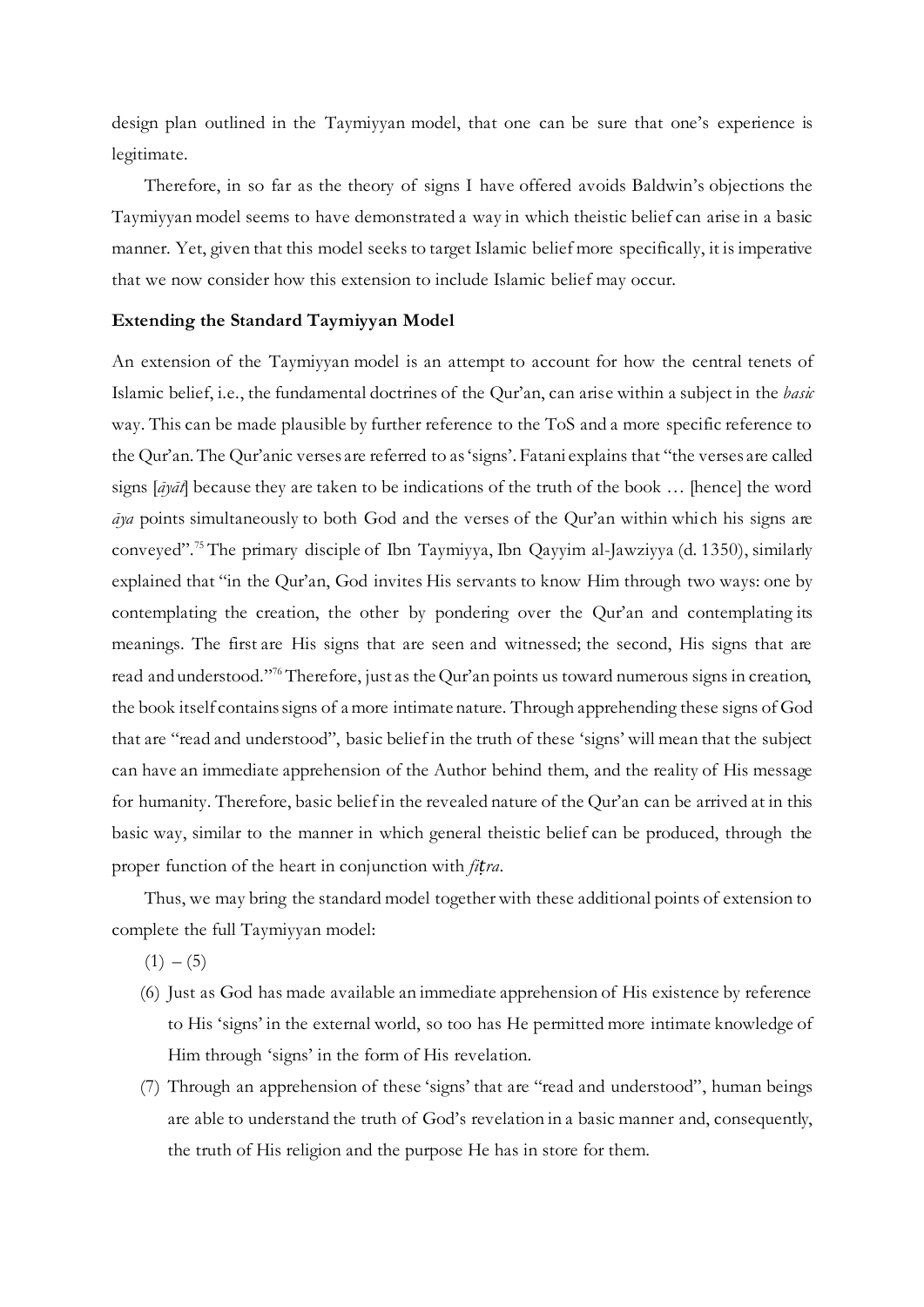- (8) Human beings are able to know that these 'signs' are God's words written as a message to mankind and that Islam is the religion of God to be followed by all. This immediate belief arises through the natural workings of the *fiṭra* in conjunction with the heart in an immediate fashion upon apprehension of these 'signs (that is, the verses of the Qur'an).
- (9) Therefore, full-fledged Islamic belief can be grasped in an immediate and basic way according to this model, in accordance with the design plan upon which God has created human beings.

# **Meeting Plantingan Criteria**

Having outlined the Taymiyyan model in full, one must now consider more closely whether it is in fact compatible with the epistemic requirements of Plantinga's  $A/C$  model. We can compare the two models with reference to the three distinct elements that Baldwin mentioned: the dependency, immediacy and design theses. Consider the three theses restated:

- (1) *The Dependency Thesis:* Human beings are epistemologically and ontologically dependent on God.
- (2) *The Design Thesis:* Human beings have been created in accordance with a design plan that aims to produce true beliefs in them about God.
- (3) *The Immediacy Thesis:* God has endowed human beings with certain faculties such that they are able to *know* Him in an immediate way.

On the condition of the dependency thesis like in Baldwin's model, it is clear that the Taymiyyan model upholds this condition, given that it asserts the primacy of a Being upon whom man is dependent for his existence and henceforth his ability to *know*. God is the Creator of all things (*khāliq kulli shay'*), who "runs everything from the heavens to the earth," <sup>77</sup> and as Ibn Taymiyya remarks, "whatever is in the heavens or on the earth, of movement or stillness, only occurs by the will of God".<sup>78</sup> This means, crucially, that one's knowledge resulting from the proper function of one's faculties is itself dependent upon God's will and permission, and thus man is said to be both ontologically *and* epistemologically dependent upon Him.

The second condition of compatibility is based on the idea that it is God who created human beings and their faculties in accordance with a particular design plan that successfully aims at producing true beliefs. Central to this thesis is a concurrence with Plantingan proper functionalism. The Taymiyyan model seems to properly concur with the Plantingan structure of a design plan according to which God has designed our faculties in order to acquire knowledge of Him. In the Qur'an, as Ibn Taymiyya references, we are told that God "gave you [mankind] hearing, sight and hearts that you might be thankful."<sup>79</sup>God gave man faculties and designed them for a wise purpose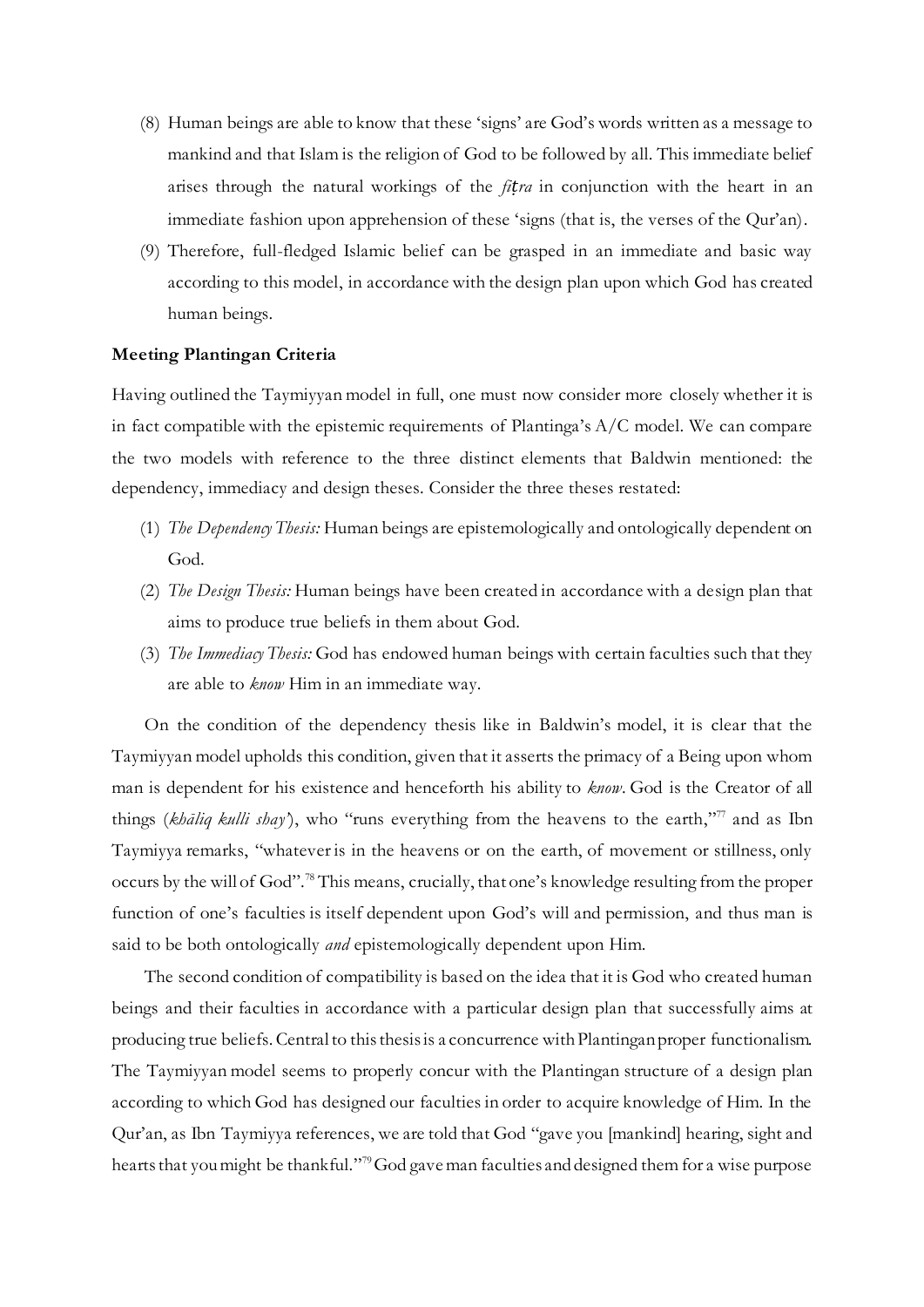in order that man may know and thank Him. God also "perfected everything which He created."80 He designed and perfected man's faculties such that they successfully aim at the acquisition of true beliefs. Just as in the Plantingan case, it follows that as long as the conditions of proper functionalism are met, namely, that one's belief is produced by cognitive faculties that are functioning properly, successfully aimed at truth, and in conjunction with epistemic environments that allow this to be brought about, then one's basic belief in Islam can be *warranted* in the same way that Plantingan suggests for the A/C model. According to the Taymiyyan model, upon the proper function of the heart in conjunction with the *fiṭra*, both of which have been designed to successfully acquire true beliefs about God when placed in suitable environments for this to occur, they will produce basic belief in Islam which can be said to be *warranted* in a *properly basic* way. As outlined above, it is specifically upon contact with the 'signs of God' that basic belief in Him, and subsequently His religion, can be *warranted* in accordance with Plantinga's account of proper functionalism.

The Taymiyyan model is also compatible with Plantinga's immediacy thesis. It demonstrates how belief in God can be *warranted* in a *properly basic* way. To reiterate, Plantinga says that something is properly basic in the following sense: '*p* is properly basic for *S* in this sense if and only if *S*  accepts *p* in the basic way, and furthermore *p* has *warrant* for *S*, accepted in that way.' According to the Taymiyyan model, theistic, and specifically Islamic, belief can also be *properly basic* in this manner. Theistic/Islamic belief *p* can come to person *S* in an *immediate* or *basic* way through the proper workings of the *fiṭra* upon the heart, via one's apprehension of God's signs. Belief in God and, subsequently, Islamic doctrine comes to one in this way *immediately*. Second, theistic/Islamic belief *p* seems to have *warrant* for *S* accepted in this way, as per the account of the model along the lines of proper functionalism: one's belief in theism/Islam is produced by cognitive faculties that are functioning properly, successfully aimed at truth, and in conjunction with epistemic environments that allow this to be brought about. It follows that *p* has *warrant* for *S* accepted in the *basic way*: hence, *p* is a *properly basic belief*. Therefore, belief in God and, by extension, Islam can be held by a person in the immediate or basic manner without additional requirements or recourse to argument, deliberation or demonstration.

Finally, the Taymiyyan model mirrors the A/C model in terms of its *explicit* or *strong externalism*. Contrary to Baldwin's model, which appears to strike a balance between elements of internalism and externalism, subsequently losing the spirit of both and drifting away from the essence of Plantinga's RE, the Taymiyyan *fiṭra*-based model of signs is *wholly* externalist in nature. It holds that external, rather than internal factors are responsible for warrant and justification. A subject does not have to have access to the reasons or evidence that relates to his theistic or Islamic belief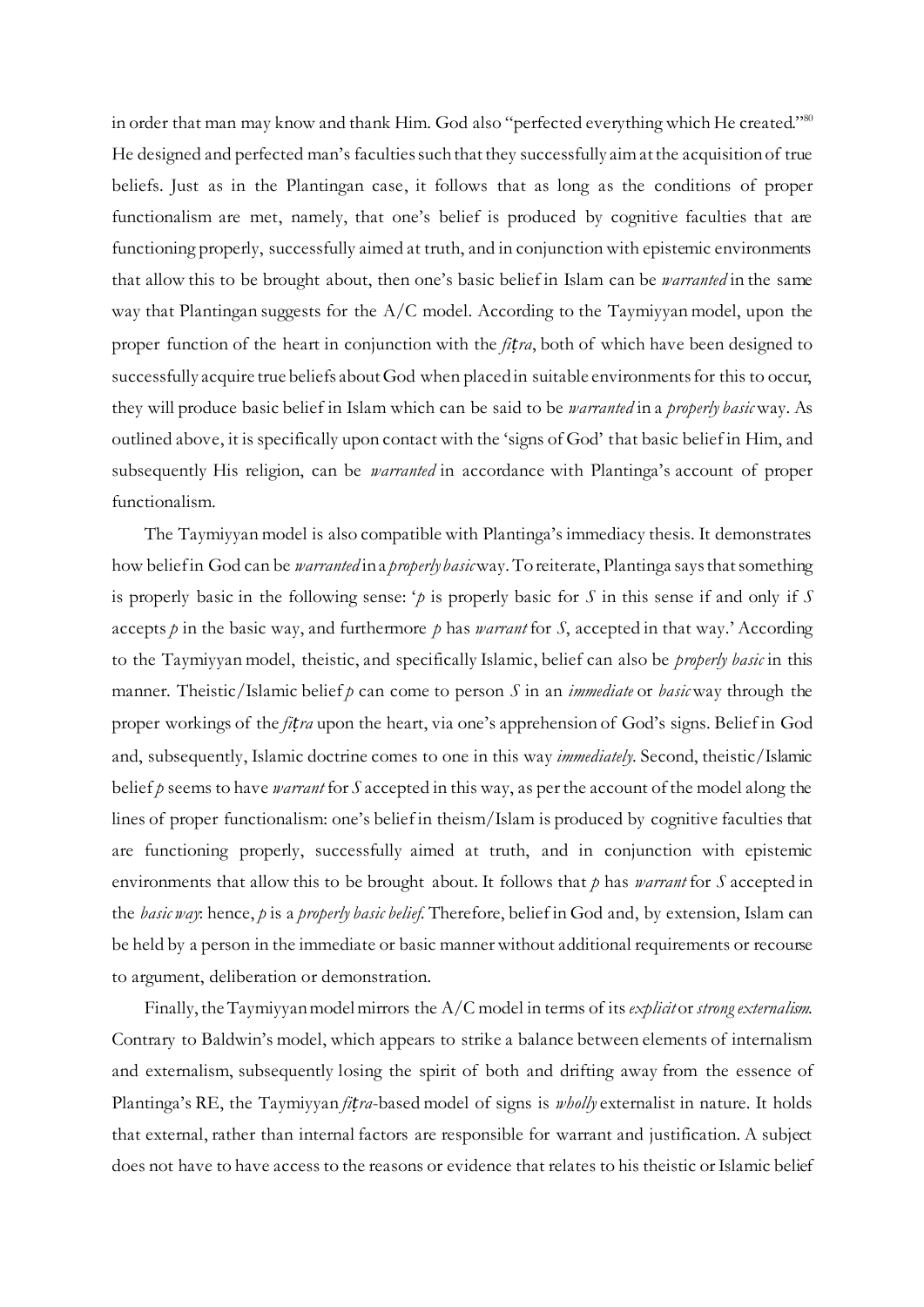being *warranted*. Nor does he have to engage in some form of conscious and active awareness at the second-order level by which he can *know* or demonstrate the truth of his first-order beliefs about God and Islam. Rather, he is justified and warranted in the fullest sense by the mere proper functioning of his faculties, in concurrence with the conditions of proper functionalism. These conditions are upheld together in reference to the design, immediacy and dependency theses. Therefore, the Taymiyyan*fiṭra*-based model of signs seems to be *wholly* compatible with Plantingan RE and seems to be a genuine extension of the A/C model in an Islamic milieu.

# **References**

al-Bukhārī, Muḥammad. *Ṣaḥīḥ al-Bukhārī*. Beirut: Dār Ṭawq al-Najāt, 2001.

Alston, William. "Justification externalism – pro and con." In *Internalism and externalism in epistemology*; *the Routledge Encyclopedia of Philosophy*. Taylor and Francis, 1998. Retrieved 27 Apr. 2019:https://www.rep.routledge.com/articles/thematic/internalism-and-externalism-inepistemology/v-1/sections/justification-externalism-pro-and-con. Accessed 11 May 2019.

Anjum, Ovamir. *Politics, Law and Community in Islamic Thought: The Taymiyyan Movement*. New York: Cambridge University Press, 2012.

Baldwin, Erik. "On the Prospects of an Islamic Externalist Account of Warrant." In *Classical Issues in Islamic Philosophy and Theology Today*, edited by A-T. Tymieniecka and Nazif. Muhtaroglu, 19-41. Dordrecht: Springer, 2010.

Baldwin, Erik, McNabb, Tyler. *Plantingan Religious Epistemology and World Religions: Prospects and Problems*. Maryland: Lexington Books, 2018.

Bergmann, Michael. *Justification without Awareness: A Defense of Epistemic Externalism*. New York: Oxford University Press, 2006.

Black, Deborah. "Certitude, justification, and the principles of knowledge in Avicenna's epistemology." In *Interpreting Avicenna: Critical Essays*, edited by Peter Adamson, 120-142. Cambridge: Cambridge University Press, 2013.

BonJour, Laurence. "Externalist Theories of Empirical Knowledge." In *Epistemology: An Anthology* edited by Ernest Sosa, Jaegwon Kim, Jeremy Fantl, and Matthew McGrath, 363-378. Oxford: Blackwell Publishing Ltd, 2008.

BonJour, Laurence, and Sosa, Ernest. *Epistemic Justification: Internalism vs. Externalism, Foundations vs. Virtues*. Oxford: Blackwell Publishing Ltd, 2003.

Boyce, Kenneth, and Plantinga, Alvin. "Proper Functionalism." In *The Continuum Companion to Epistemology* edited by Andrew Cullison, 124-140. New York: Continuum International Publishing Group, 2012.

Brown, Jessica. "Externalism in Mind and Epistemology." In *Internalism and Externalism in Semantics and Epistemology*, Sanford .C. Goldberg, 13-34. New York: Oxford University Press, 2007.

Chisholm, Roderick M. *Theory of Knowledge*. New-Jersey: Prentice-Hall International, Inc, 1989.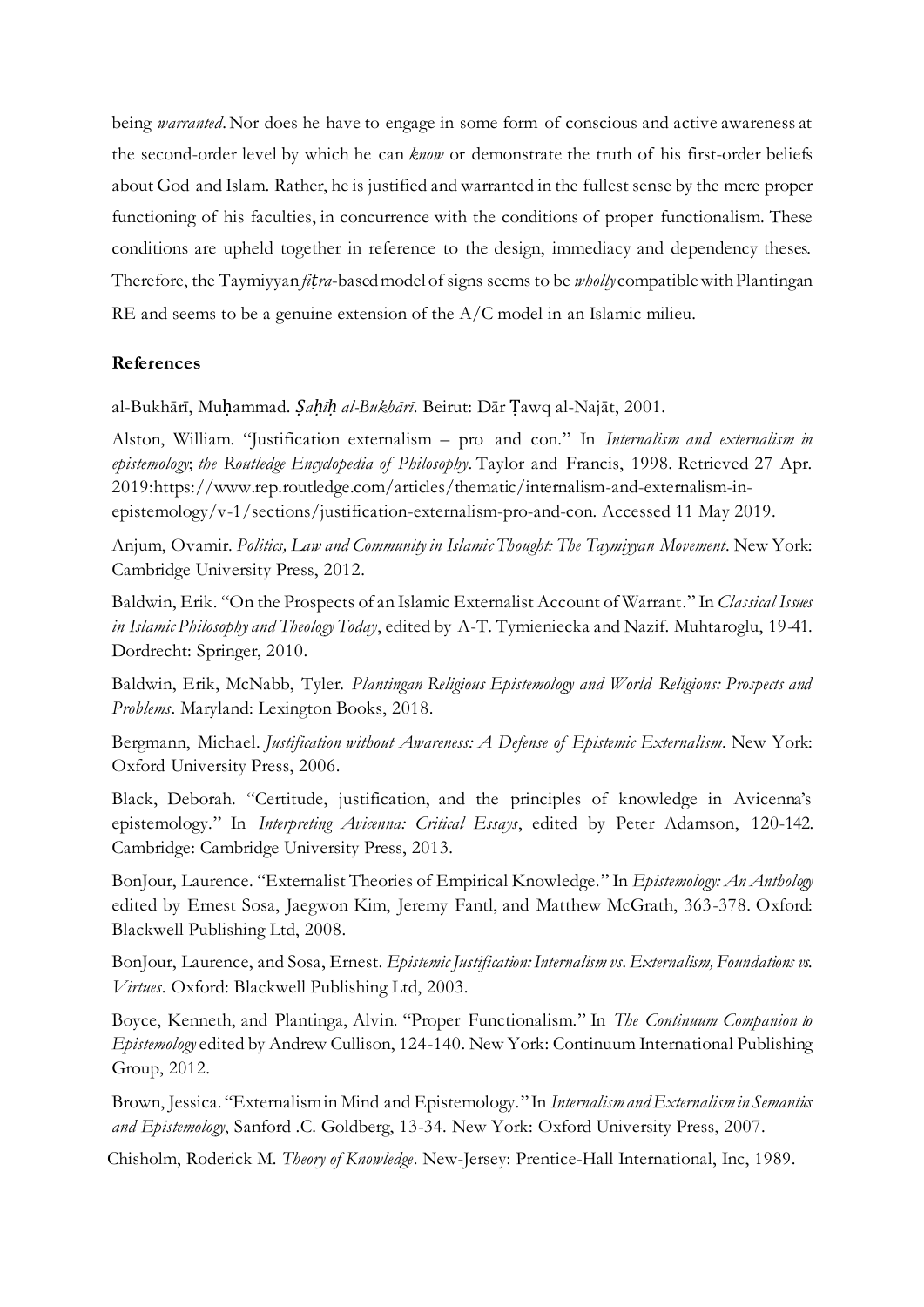Dougherty, Trent, and Tweedt, Chris. "Religious Epistemology." *Philosophy Compass* 10, no. 8 (July 2015): 547-559.

Fatani, Afnan. H. "AYA." In *The Quran: an Encyclopedia* edited by Oliver Leaman, 85-103. New York: Routledge, 2006.

Hallaq, Wael. *Ibn Taymiyya against the Greek Logicians*. New York: Oxford University Press, 1993.

Hallaq, Wael. "Ibn Taymiyya on the existence of God." *Acta Orientalia* 52, (1991): 49-69.

Hoover, Jon. *Ibn Taymiyya's Theodicy of Perpetual Optimism*. Leiden: Brill, 2007.

Ibn Qayyim al-Jawziyya. *al-Fawā*ʾ*id*. Riyadh: Maktabat al-Rushd, 2001.

Ibn Taymiyya, Taqī al-Dīn. *al-'Aqīda al-Wāṣiṭiyya.* Riyadh: Aḍwā' al-Salaf, 1999.

Ibn Taymiyya, Taqī al-Dīn. *Amrāḍ al-qulūb wa-shifā'uhā*. Cairo: al-Maṭba'a al-Salafiyya, 2018.

Ibn Taymiyya, Taqī al-Dīn. *Dar' ta'āruḍ al-'aql wa-l-naql*. Riyadh: Jāmi'at al-Imām Muḥammad b. Sa'ūd al-Islāmiyya, 1991.

Ibn Taymiyya, Taqī al-Dīn. *Majmū' Fatāwā Shaykh al-Islām Aḥmad b. Taymiyya*. Mujamma' al-Malik Fahd, 1995.

Lane, William. *Arabic-English Lexicon*. London: Williams and Norgate, 1863.

Mohamed, Yasien. *Fitrah: The Islamic Concept of Human Nature*. London: Ta-Ha Publishers Ltd, 1996.

Moon, Andrew. "Recent Work in Reformed Epistemology." *Philosophy Compass* 11, no. 12 (December 2016): 879-891.

Özervarli, Mehmet. Sait. "Divine Wisdom, Human Agency and the *fitra* in Ibn Taymiyya's Islamic Thought." In *Islamic Theology, Philosophy and Law: Debating Ibn Taymiyya and Ibn Qayyim al-Jawziyya*, Alina Kokoschka, Birgit. Krawietz, and Georges Tamer, 37-60. De Gruyter: Berlin/Boston, 2013.

Plantinga, Alvin. "Reformed Epistemology." In *A Companion to Philosophy of Religion*, edited by Charles Taliaferro, Paul Draper, and Philip L. Quinn, 674-680. Oxford: Blackwell Publishing Ltd, 2010.

Plantinga, Alvin. *Warranted Christian Belief*. New York: Oxford University Press, 2000.

Plantinga, Alvin. *Warrant: The Current Debate*. New York: Oxford University Press, 1993.

Sudduth, Michael. *The Reformed Objection to Natural Theology*. New York: Routledge, 2016.

*The Qur'an (Oxford World Classics)*, trans. M. A. S. Abdel Haleem. Oxford: Oxford University Press, 2008.

Vasalou, Sophia. *Ibn Taymiyya's Theological Ethics*. New York: Oxford University Press, 2016.

von Kügelgen, Anke. "The Poison of Philosophy: Ibn Taymiyya's Struggle For and Against Reason. In *Islamic Theology, Philosophy and Law: Debating Ibn Taymiyya and Ibn Qayyim al-Jawziyya*, Alina Kokoschka, Birgit. Krawietz, and Georges Tamer, 253-328. De Gruyter: Berlin/Boston, 2013.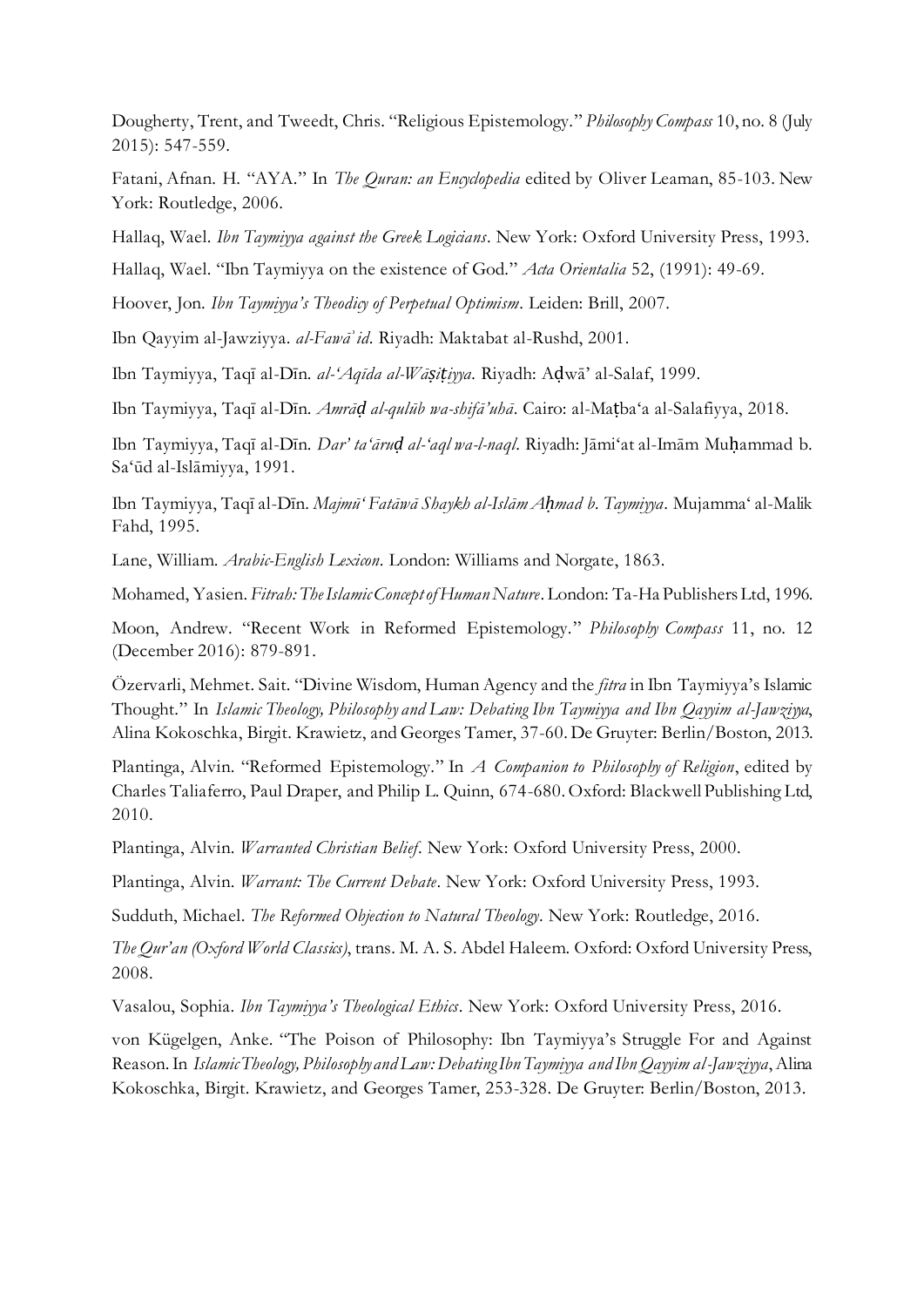BonJour and Sosa, *Epistemic Justification: Internalism vs. Externalism, Foundations vs. Virtues*, 1.

Alvin Plantinga, "*Warrant: The Current Debate*," (New York: Oxford University Press, 1993) 3.

See (Boyce and Plantinga 2012, 124-140) for a concise and comprehensive account of the theory.

 The points (1-4) are a summary of Plantinga's account provided in *Warranted Christian Belief*. See (Plantinga 2000, pp. 130-33).

 As Plantinga notes, this is not to suggest a *divinely* ordained plan, it could be thought to mean the '*design-plan'* as a result of a blind evolutionary process for instance.

Ibid. 144.

 $\overline{a}$ 

 Baldwin and McNabb together co-authored; *Plantingan Religious Epistemology and World Religions: Prospects and Problems* (2018). There they put forward this model, but it was originally outlined by Baldwin (2010).

Ibid. 27.

See (Baldwin 2010, p. 27).

Baldwin, "On the Prospects of an Islamic Externalist Account of Warrant," 27.

Ibid. 28-29.

Ibid. 29

- Ibid. 29-30.
- Ibid. 30.

 Deborah Black, "Certitude, justification, and the principles of knowledge in Avicenna's epistemology," in Peter Adamson, ed. *Interpreting Avicenna: Critical* Essays (Cambridge: Cambridge University Press, 2013), 140-41.

BonJour and Sosa, *Epistemic Justification: Internalism vs. Externalism, Foundations vs. Virtues*, 24.

Baldwin, "On the Prospects of an Islamic Externalist Account of Warrant," 22.

 Erik Baldwin and Tyler McNabb, *Plantingan Religious Epistemology and World Religions: Prospects and Problems* (Maryland: Lexington Books, 2018), 227.

 Trent Dougherty and Chris Tweedt, "Religious Epistemology," *Philosophy Compass* 10, no. 8 (July 2015): 548.

Roderick Chisholm, *Theory of Knowledge* (New-Jersey: Prentice-Hall International, Inc, 1989), 76.

 William Alston, "Justification externalism – pro and con. In Internalism and externalism in epistemology," in *The Routledge Encyclopedia of Philosophy*, (Taylor and Francis, 1998). Retrieved 27 Apr. 2019:https://www.rep.routledge.com/articles/thematic/internalism-and-externalism-in-

epistemology/v-1/sections/justification-externalism-pro-and-con. Accessed 11 June 2019.

 Jessica Brown, "Externalism in Mind and Epistemology," in Sanford C. Goldberg, ed. *Internalism and Externalism in Semantics and Epistemology*, (New York: Oxford University Press, 2007), 13-14.

 Michael Bergmann, *Justification without Awareness: A Defense of Epistemic Externalism* (New York: Oxford University Press, 2006), 13.

Ibid. 50.

Ibid. vii.

Ibid. 9.

 Andrew Moon, "Recent Work in Reformed Epistemology," *Philosophy Compass* 11, no. 12 (December 2016): 879.

 Laurence BonJour and Ernest Sosa, *Epistemic Justification: Internalism vs. Externalism, Foundations vs. Virtues* (Oxford: Blackwell Publishing, 2003) 24.

 Laurence BonJour, "Externalist Theories of Empirical Knowledge," in *Epistemology: An Anthology*, ed. Ernest Sosa, Jaegwon Kim, Jeremy Fantl, and Matthew McGrath (Oxford: Blackwell Publishing, 2008), 363-78.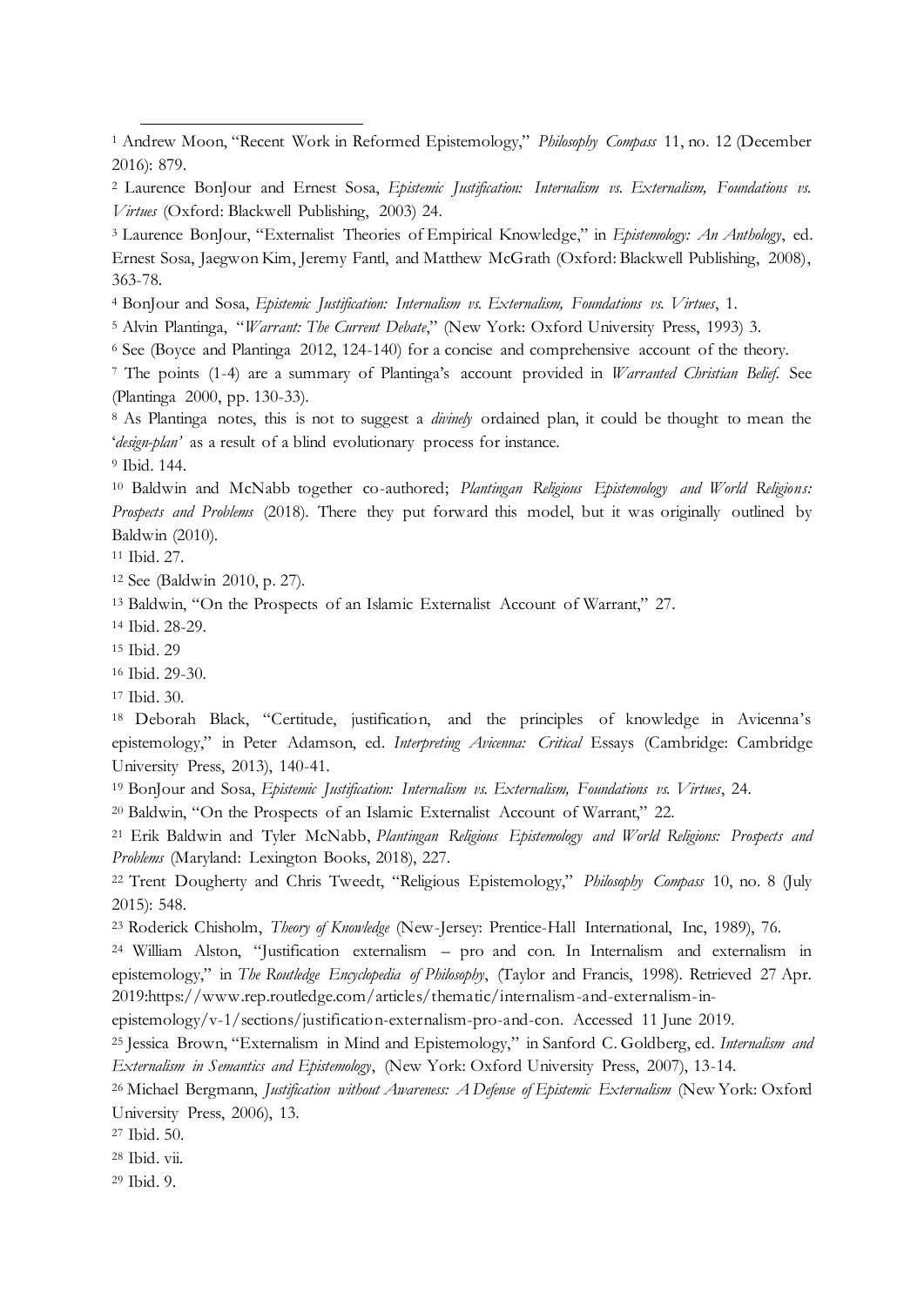$\overline{a}$ 

Alvin Plantinga, *Warranted Christian Belief* (New York: Oxford University Press, 2000), 148-49.

Ibid. 35.

Michael Sudduth, *The Reformed Objection to Natural Theology* (New York: Routledge, 2016), 85.

 Mehmet Sait Özervarli, "Divine Wisdom, Human Agency and the *fitra* in Ibn Taymiyya's Islamic Thought," in Alina Kokoschka, Birgit Krawietz and Georges Tamer, ed. *Islamic Theology, Philosophy and Law: Debating Ibn Taymiyya and Ibn Qayyim al-Jawziyya*, (De Gruyter: Berlin/Boston, 2013), 54.

 For example, Ibn Taymiyya does not necessarily reject the use of arguments for God's existence as a means to obtain knowledge of Him in certain cases. See (Ibn Taymiyya, *Dar' ta'āruḍ al-'aql wa-l-naql*, vol. 7, 219).

 The word here used for 'minds' is *afida* plural of *fu'ād*. Lane explains that *fu'ād*. literally means *heart* but also refers to; "mind, or intellect: and this, it is said to be the meaning of the phrase [in the Qur'an]." (Lane 1863, pp. 2323-2324).

*The Qur'an* (Oxford: Oxford University Press, 2008), 16:78.

*The Qur'an,* 76:1-3.

 Ovamir Anjum, *Politics, Law and Community in Islamic Thought: The Taymiyyan Movement* (New York: Cambridge University Press, 2012), 215.

 Yasien Mohamed, *Fitrah: The Islamic Concept of Human Nature* (London: Ta-Ha Publishers Ltd, 1996). 13-14.

*The Qur'an,* 30:30.

Muḥammad al-Bukhārī, *Ṣaḥīḥ al-Bukhārī* (Beirut: Dār Ṭawq al-Najāt, 2001), vol. 6, 114.

 Taqī al-Dīn Aḥmad Ibn Taymiyya, *Majmū' Fatāwā Shaykh al-Islām Aḥmad b. Taymiyya* (Mujamma' al-Malik Fahd, 1995), vol. 4, 245-46.

Ibid. 246.

Jon Hoover, *Ibn Taymiyya's Theodicy of Perpetual Optimism* (Leiden: Brill, 2007), 42.

Sophia Vasalou, *Ibn Taymiyya's Theological Ethics* (New York: Oxford University Press, 2016), 80-81.

 Taqī al-Dīn Aḥmad Ibn Taymiyya, *Dar' ta'āruḍ al-'aql wa-l-naql* (Riyadh: Jāmi'at al-Imām Muḥammad b. Sa'ūd al-Islāmiyya, 1991), vol8, 458-49.

See for example: (Ibn Taymiyya 1995, vol. 9, p. 309-310).

Taqī al-Dīn Aḥmad Ibn Taymiyya, *Dar' ta'āruḍ al-'aql wa-l-naql*, vol. 5, 62.

Ibid. 62.

 Taqī al-Dīn Aḥmad Ibn Taymiyya, *Majmū' Fatāwā Shaykh al-Islām Aḥmad b. Taymiyya*, vol. 9, 313. Ibid. 313.

 Taqī al-Dīn Aḥmad Ibn Taymiyya, *Amrāḍ al-qulūb wa-shifā'uhā*. (Cairo: al-Maṭba'a al-Salafiyya, 2018), 26.

Taqī al-Dīn Aḥmad Ibn Taymiyya, *Majmū' Fatāwā Shaykh al-Islām Aḥmad b. Taymiyya*, vol. 6, 73

Taqī al-Dīn Aḥmad Ibn Taymiyya, *Majmū' Fatāwā Shaykh al-Islām Aḥmad b. Taymiyya*, vol. 16, 461.

 Afnan H. Fatani, "AYA," *The Quran: an Encyclopedia*, in Oliver Leaman, ed. (New York: Routledge, 2006), 85.

Ibid. 85.

 Anke Von Kügelgen "The Poison of Philosophy: Ibn Taymiyya's Struggle For and Against Reason," in Alina Kokoschka, Birgit Krawietz and Georges Tamer, ed. *Islamic Theology, Philosophy and Law: Debating Ibn Taymiyya and Ibn Qayyim al-Jawziyya*, (De Gruyter: Berlin/Boston, 2013), 323.

Baldwin, "On the Prospects of an Islamic Externalist Account of Warrant," 25-26.

Ibid. 26.

Baldwin and McNabb, *Plantingan Religious Epistemology and World Religions: Prospects and Problems*, 217.

Baldwin, "On the Prospects of an Islamic Externalist Account of Warrant," 31.